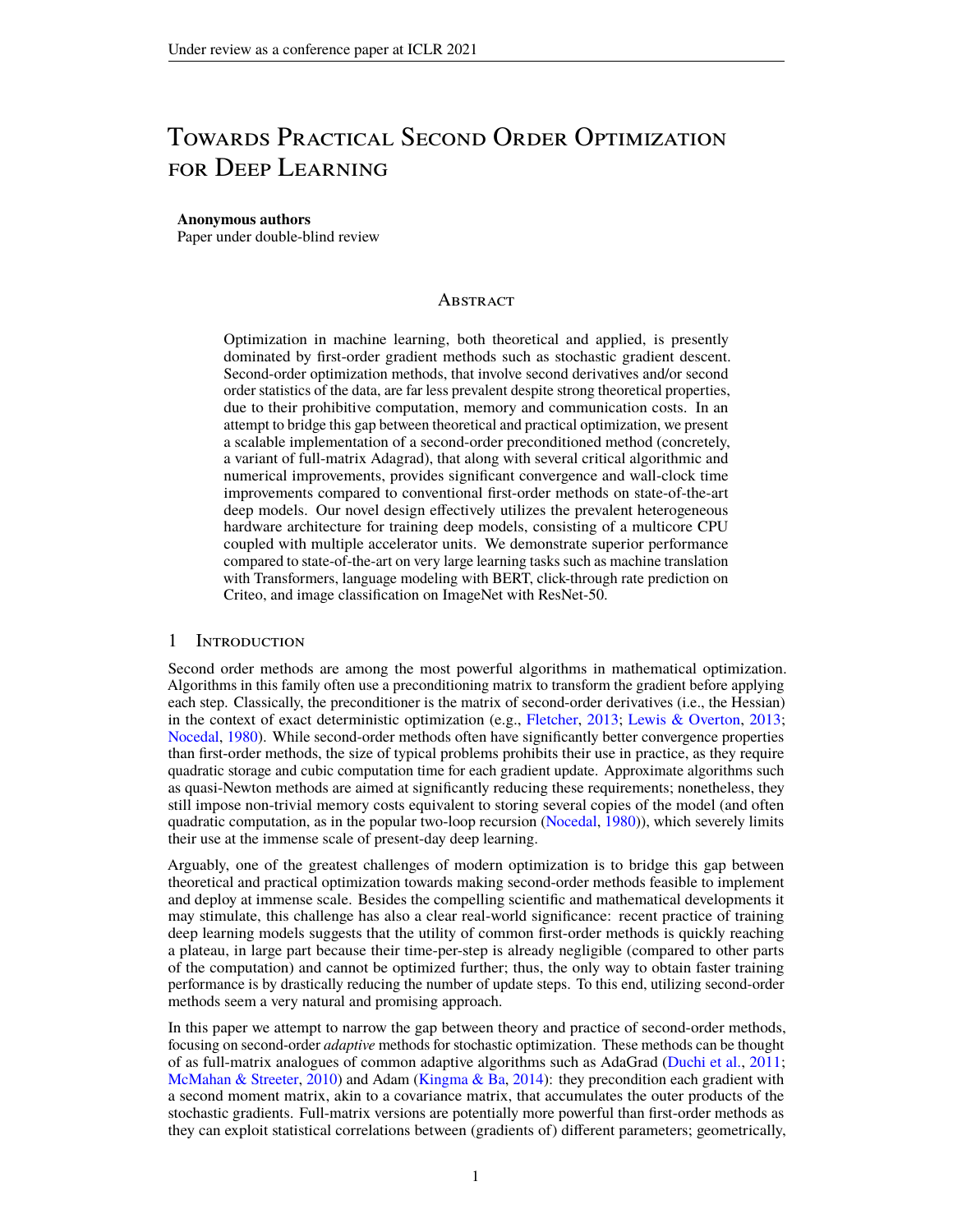they can scale and rotate gradients whereas first order methods only scale gradients. However they suffer from similar prohibitive runtime and memory costs as Hessian-based methods.

Recent developments in the space of second-order methods, on which we focus on in this paper, include the K-FAC [\(Heskes,](#page-10-4) [2000;](#page-10-4) [Martens & Grosse,](#page-10-5) [2015\)](#page-10-5) and Shampoo [\(Gupta et al.,](#page-10-6) [2018\)](#page-10-6) algorithms that exploit the structure of deep networks (and more generally, models described by a collection of tensors) for mitigating the space and runtime costs of full-matrix second-order algorithms. These methods approximate each preconditioning matrix using a factored representation that stems from the network structure. However, in very large applications, such algorithms are still impractical due to a number of numerical and infrastructural pitfalls and are difficult to parallelize.

*Contributions.* We provide solutions to practical concerns and challenges that arise in implementing and using second-order methods at large scale. Our focus will be on the Shampoo algorithm, but most of the challenges we address are relevant to the implementation of many other second-order methods. These include:

- We design and implement an pipelined version of the optimization algorithm, critically exploiting the heterogeneity and computing power of CPU-Accelerator coupled architectures;
- We extend Shampoo in a number of ways so as to make it applicable to a larger range of deep architectures; in particular, the extensions allow Shampoo to be used for training very large layers such as embedding layers ubiquitous in language and translation models;
- We replace expensive spectral decompositions (e.g., SVD) used for manipulating preconditioners with an efficient and numerically-stable iterative method for computing roots of PSD matrices;
- We describe practical challenges and limitations we faced in our design, which we argue could be useful for the design considerations of next-generation accelerator hardware architectures.

Our distributed implementation demonstrates significant improvements in performance, both in terms of number of steps, and often in actual wall-clock time, on some extremely large deep learning tasks:

- *Machine translation*: we train Transformer models [\(Vaswani et al.,](#page-11-0) [2017\)](#page-11-0) on the WMT'14 English to French translation task [\(Bojar et al.,](#page-9-2) [2014\)](#page-9-2) in *half as many steps* compared to state-of-the-art (well tuned Adam), resulting with *up to 45% reduction in wall-time*.
- *Language modeling*: we trained BERT [\(Devlin et al.,](#page-9-3) [2018\)](#page-9-3) in *16% fewer steps* and achieve *higher masked-LM accuracy* compared to state-of-the-art optimizer [\(You et al.,](#page-11-1) [2019\)](#page-11-1) at 32K batch size; *overall wall-time decreased by 4% from 3.8 to 3.65 hours*. (For this task, our system has not yet been tuned for performance; we discuss several possible optimizations below.)
- *Click-Through Rate (CTR) prediction*: we trained the DLRM model [\(Naumov et al.,](#page-10-7) [2019\)](#page-10-7) on the terabyte Criteo dataset [\(Criteo Labs,](#page-9-4) [2015\)](#page-9-4) at 64K batch size in *half as many steps* as the current state-of-the-art optimizer, with a *wall-time reduction of 37.5%*. We achieve a new state-of-the-art performance of 80.56% AUC ( $\approx 0.3\%$  improvement) on this task. (An improvement of 0.1% is considered significant; see [Rong et al.,](#page-11-2) [2020;](#page-11-2) [Wang et al.,](#page-11-3) [2017.](#page-11-3))
- *Image classification*: we achieve MLPerf target accuracy of 75.9% [\(Mattson et al.,](#page-10-8) [2019\)](#page-10-8) at 32K batch size on the standard ResNet-50 ImageNet benchmark in *10% fewer steps* than previous state-of-the-art. Here we do not see wall-time gains, mainly because the problem is too small (only few thousand steps for convergence which does not allow for amortization of costs). However, we expect that one would be able to better exploit parallelism via improved software and hardware support.

We note that one of our main points in this work was to demonstrate wall-time speedups with secondorder methods implemented on a *real-world distributed setup* being used to train state-of-the-art deep models. In our view, this is important for influencing future hardware accelerator design and runtime software. Indeed, first-order methods have received huge investments in tuning, implementation, platform support and tailored accelerator hardware over the last decade; we believe there are numerous opportunities to improve the per-step time performance of preconditioned methods as well. For example, our results provide a concrete justification for incorporating 64bit accumulation units in hardware for distributed training, adding larger on-chip memory, better model parallelism and tighter coupling between accelerators and CPUs, which would make second order methods feasible across more domains and models.

*Related work.* Classic techniques for addressing the high storage and computation costs of secondorder methods mostly belong to the quasi-Newton or the trust-region families of algorithms [\(Conn](#page-9-5) [et al.,](#page-9-5) [2000;](#page-9-5) [Nocedal & Wright,](#page-10-9) [2006\)](#page-10-9). Traditionally, these methods need nearly-accurate gradients in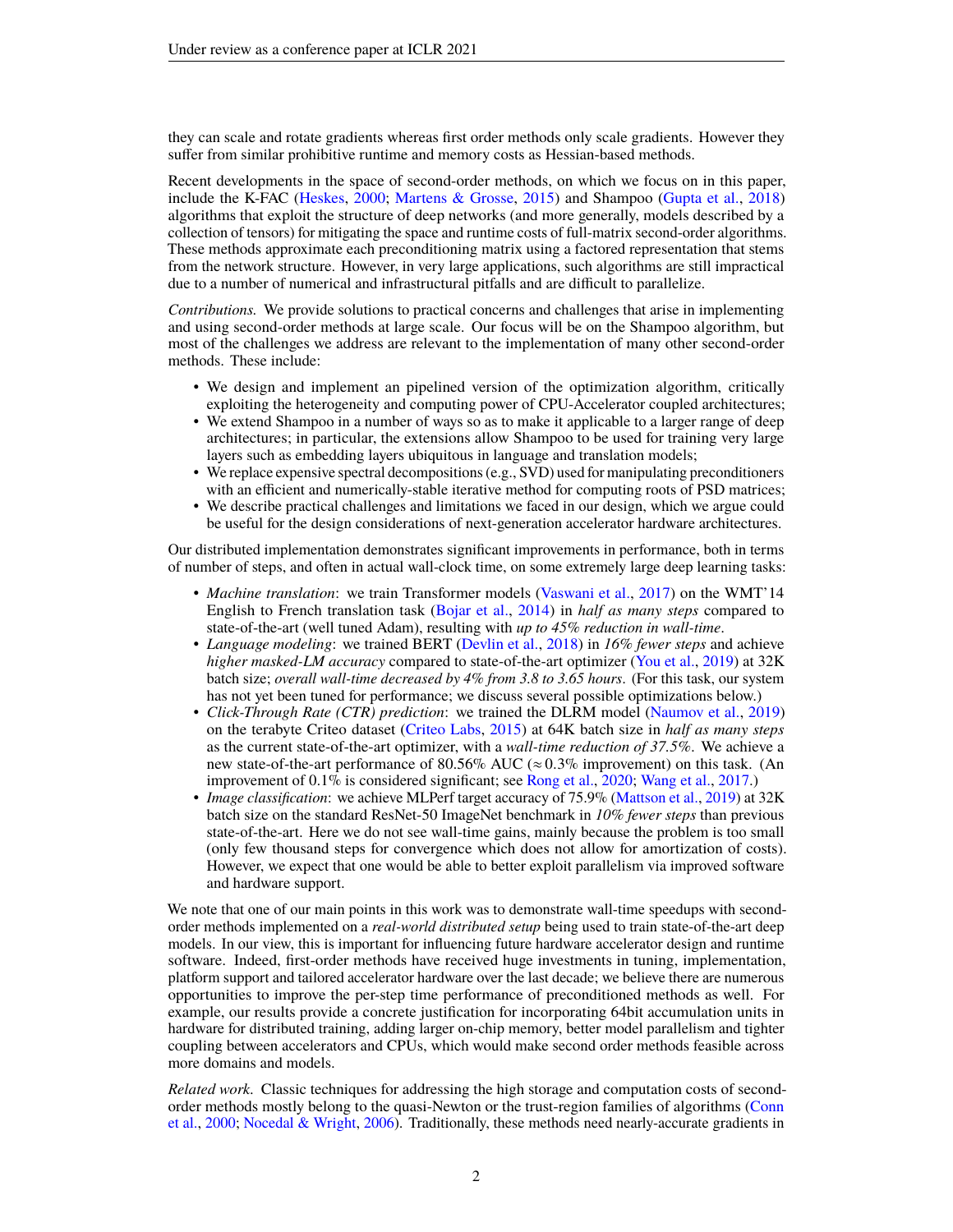order to construct useful quadratic approximations and implement reliable line searches, rendering them as suitable for training with very large batch sizes, and resulting in expensive iterations that make the overall algorithm slow compared with stochastic first-order methods (see, e.g., [Bollapragada et al.,](#page-9-6) [2018](#page-9-6) for a recent account). Hence, our focus in this paper is on adaptive second-order methods which are directly applicable in a stochastic setting. That said, our effort could be relevant to quasi-Newton and trust-region methods as well: e.g., each iteration of typical trust-region methods amounts to solving a certain generalized eigenvalue problem, which presents numerical difficulties of similar nature to those encountered in matrix root/inverse computations, being addressed here.

Various approximations to the preconditioning matrix have been proposed in the recent literature (e.g., [Gonen & Shalev-Shwartz,](#page-9-7) [2015;](#page-9-7) [Erdogdu & Montanari,](#page-9-8) [2015;](#page-9-8) [Agarwal et al.,](#page-9-9) [2016;](#page-9-9) [Xu et al.,](#page-11-4) [2016;](#page-11-4) [Pilanci & Wainwright,](#page-11-5) [2017\)](#page-11-5). However, so far the only prevalent and pragmatic approximation is the diagonal approximation. Some recent approaches for approximating a full-matrix preconditioner are K-FAC [\(Martens & Grosse,](#page-10-5) [2015\)](#page-10-5), Shampoo [\(Gupta et al.,](#page-10-6) [2018\)](#page-10-6) and GGT [\(Agarwal et al.,](#page-9-10) [2018\)](#page-9-10). K-FAC uses a factored approximation of the Fisher-information matrix as a preconditioner. While our focus in this paper is on Shampoo, we believe that many of the techniques presented here could also be applied to make K-FAC practical in large scale (see Appendix [C\)](#page-13-0). GGT uses a clever trick to compute a low-rank approximation to the AdaGrad preconditioner. However, GGT maintains several hundred copies of the gradient in memory, which is too expensive even for mid-sized models.

[Ba et al.](#page-9-11) [\(2017\)](#page-9-11) took a first important step at experimenting with distributed K-FAC for training deep models, using a single machine with 8 GPUs to simulate a distributed environment for training. In contrast, a main thrust of our work is to demonstrate wall-time speedups with second-order methods on a real-world distributed setup used for training state-of-the-art deep models, that call for design considerations crucially different than in [\(Ba et al.,](#page-9-11) [2017\)](#page-9-11). More recently, [Osawa et al.](#page-11-6) [\(2019\)](#page-11-6) scaled up K-FAC for training convolutional networks, but fell short of reaching the accuracy of first order methods, despite making changes to data augmentation and model architecture.

# 2 Preliminaries

*Adaptive preconditioning methods.* First order methods iteratively update the parameters solely based on gradient information:  $w_{t+1} = w_t - \eta_t \bar{g}_t$  where  $w_t$  and  $\bar{g}_t$  are (column) vectors in  $\mathbb{R}^d$ . Here  $\bar{g}_t$ denotes a linear combination of the current and past gradients  $g_1, \ldots, g_t$ , where different algorithms use different combinations. Preconditioned methods take the form  $w_{t+1} = w_t - P_t \bar{\sigma}_t$ , where  $P_t$  is use different combinations. Preconditioned methods take the form  $w_{t+1} = w_t - P_t \bar{g}_t$  where  $P_t$  is an  $d \times d$  matrix. Whereas in Newton-type methods this matrix is related to the Hessian matrix of second-order derivatives, adaptive preconditioning is based on gradient-gradient correlations.

The parameters of a deep network are structured as a set of tensors of order two (i.e., a matrix), three, or four. For simplicity of presentation we focus on the matrix case—however our design, analysis, and implementation hold for tensors of arbitrary order. We denote the space of parameters by the matrix  $W \in \mathbb{R}^{m \times n}$  and an estimate of its gradient by *G*. Full matrix Adagrad flattens *W*, *G* to vectors of dimension *mn* it thus requires  $m^2n^2$  space to store the preconditioner and  $m^3n^3$  time to vectors of dimension *mn*, it thus requires  $m^2n^2$  space to store the preconditioner and  $m^3n^3$  time to perform the update. *m* and *n* are in the 1000's in state-of-the-art models, thus rendering full-matrix preconditioning impractical. For this reason, both AdaGrad and Adam constrain the preconditioning matrices to be diagonal. Shampoo bridges the gap between full matrix preconditioning and the diagonal version by approximating the matrices.

*The Shampoo algorithm.* We describe Shampoo in the context of the Online Convex Optimization (OCO) framework, which generalizes stochastic optimization (see, e.g., [Shalev-Shwartz,](#page-11-7) [2012;](#page-11-7) [Hazan,](#page-10-10) [2016\)](#page-10-10). In OCO, learning progresses in rounds where on round  $t$  the learner receives an input  $X_t$ and then uses the parameters  $W_t$  to form a prediction denoted  $\hat{y}_t$ . After making the prediction, the true outcome  $y_t$  is revealed. The discrepancy between the true and predicted outcomes is assessed by a loss function  $\ell$  which takes values in  $\mathbb{R}_+$ . The learner then uses the discrepancy to update the matrix to  $W_{t+1}$  and prepare for the next round. For instance, the input on round  $t$  can be an example *x<sub>t</sub>* ∈  $\mathbb{R}^n$  for which the learner predicts  $\hat{y} = f(W_t, x_t)$  where  $f : \mathbb{R}^m \to \mathbb{R}$  and the loss is a function  $f: \mathbb{R} \times \mathbb{R} \to \mathbb{R}$ , such as  $f(\hat{y} \text{ } y) = (y - \hat{y})^2$  or  $f(\hat{y} \text{ } y) = \log(1 + \exp(-y\hat{y}))$  $\ell : \mathbb{R} \times \mathbb{R} \to \mathbb{R}_+$  such as  $\ell(\hat{y}, y) = (y - \hat{y})^2$  or  $\ell(\hat{y}, y) = \log(1 + \exp(-y\hat{y}))$ .

Stochastic gradient methods use the gradient  $G_t = \nabla_W \ell(f(W, x_t), y_t)$ , thus  $G_t \in \mathbb{R}^{m \times n}$  if the parameters are shaned as a matrix  $W \in \mathbb{R}^{m \times n}$ . For matrix-shaned parameters. Shampoo tracks two parameters are shaped as a matrix  $W \in \mathbb{R}^{m \times n}$ . For matrix-shaped parameters, Shampoo tracks two statistics over the course of its run,  $L_t$  and  $R_t$ , which are defined as follows:

$$
L_t = \epsilon I_m + \sum_{s=1}^t G_s G_s^{\mathsf{T}}; \qquad R_t = \epsilon I_n + \sum_{s=1}^t G_s^{\mathsf{T}} G_s
$$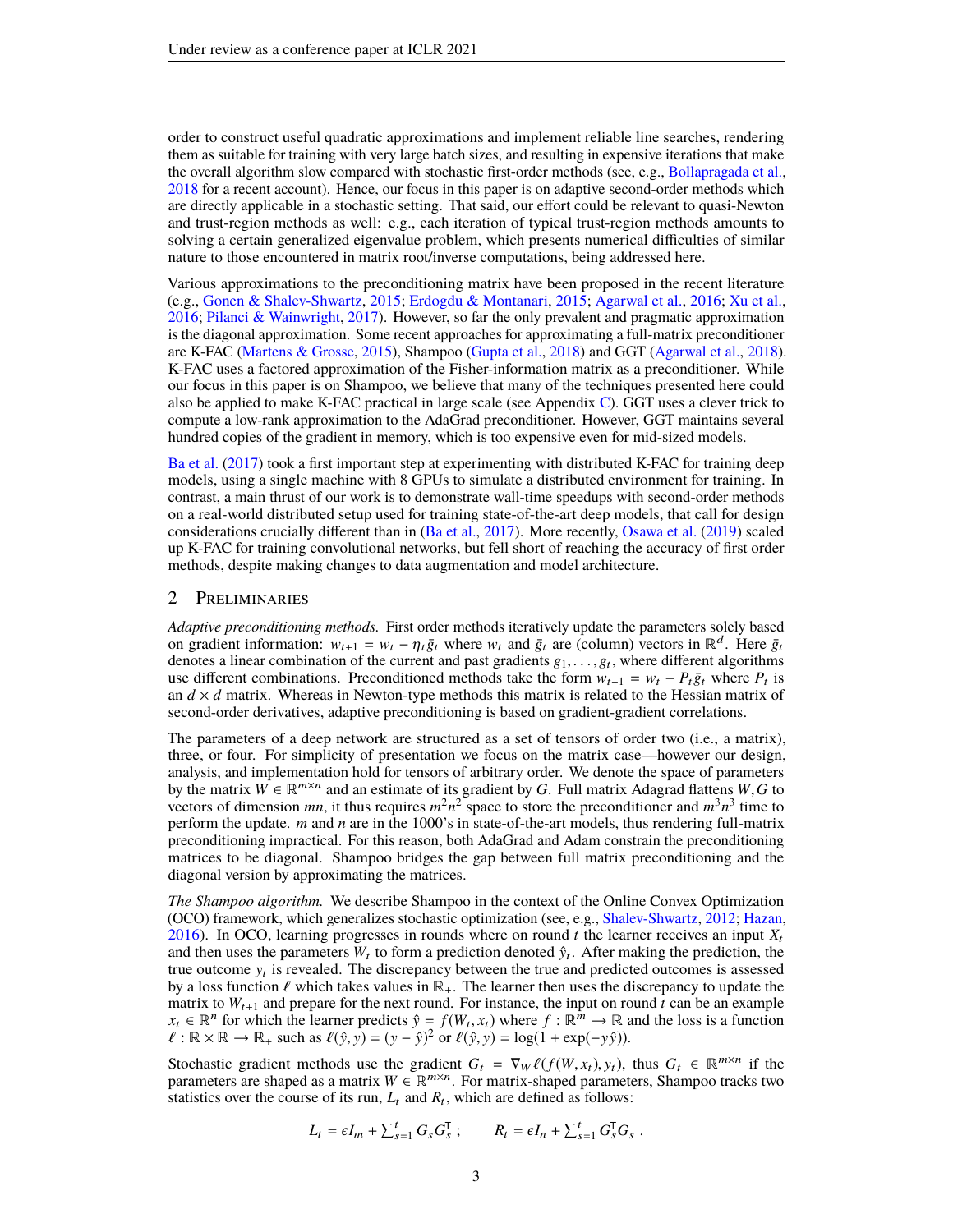Note that  $L_t \in \mathbb{R}^{m \times m}$  and  $R_t \in \mathbb{R}^{n \times n}$ . These are used to precondition the gradient and update W:

$$
W_{t+1} = W_t - \eta L_t^{-1/4} G_t R_t^{-1/4}.
$$

The primary complexity of Shampoo arises from the computation of  $L_t^{-1/4}$  and  $R_t^{-1/4}$ , which was naively implemented using spectral decompositions (i.e., SVD).

## 3 Full-Matrix Preconditioning: Challenges

We discuss the main challenges and design choices in the development of the distributed implementation of Shampoo. These largely arose from the fact that modern accelerators are highly optimized for training using first-order optimizers, which have low computational and memory requirements. The Shampoo algorithm is computationally expensive. The extra computation in Shampoo compared to standard first-order methods is in the following steps:

- Preconditioner statistics computation:  $L_t = L_{t-1} + G_t G_t^T$  and  $R_t = R_{t-1} + G_t^T G_t$ ;
- Inverse *p*'th root computation:  $L_t^{-1/4}$  and  $R_t^{-1/4}$ ;
- Preconditioned gradient computation:  $L_t^{-1/4} G_t R_t^{-1/4}$ .

Preconditioner statistics and gradient computations are expensive for large fully connected as well as embedding layers, we address these below. For other layers we show in Section [5](#page-5-0) that they do not add significantly to the runtime of each step. Computing the inverse *p*'th roots is very slow—as much as 100 times the step time in some cases—and performing these without slowing down training was a key challenge in our system.

#### <span id="page-3-1"></span>3.1 Algorithmic challenges

Modern ML architectures often use very large embedding layers, where the longer dimension can be in the millions. For example, DLRM [\(Naumov et al.,](#page-10-7) [2019\)](#page-10-7) on Criteo-1Tb uses a vocabulary with ∼186 million hash buckets, while in Transformer models [\(Shazeer et al.,](#page-11-8) [2018\)](#page-11-8) the largest layer can have up to 65536 units *per* dimension. This makes preconditioning impossible due to  $O(d^2)$  memory and  $O(d^3)$  computational complexity. We show how to extend Shampoo to overcome these problems; we provide proofs and convergence results in Appendix [B.](#page-12-0)

*Large layers.* For embedding layers specifically, we extend the Shampoo algorithm to allow us use only one of the preconditioners, in case both preconditioners are too expensive to compute. Our choice is empirically supported by the experiments shown in Figs. [2b,](#page-6-0) [3a](#page-6-1) and [5a](#page-7-0) which suggest that there is a benefit from preconditioning one dimension of the large softmax and embedding layers with minimal increase in time. The following result allows us to choose a subset of preconditioners:

<span id="page-3-0"></span>LEMMA 1. Let  $G_1, \ldots, G_t \in \mathbb{R}^{m \times n}$  be matrices of rank at most *r*. Let  $g_s = \text{vec}(G_s)$  and define  $\widehat{H}_t = \epsilon I_{mn} + \sum_{s=1}^t g_s g_s^T$ . Let  $L_t$ ,  $R_t$  be defined as above:  $L_t = \epsilon I_m + \sum_{s=1}^t G_s G_s^T$ ,  $R_t = \epsilon I_n + \sum_{s=1}^t G_s^T G_s$ .<br>Then for any  $n, s > 0$  such that  $1/n + 1/s = 1$ , we have  $\widehat{H}_s \sim rI^{1/p} \approx P^{1/q}$ . Then for any  $p, q > 0$  such that  $1/p + 1/q = 1$ , we have  $\widehat{H}_t \le r L_t^{1/p} \otimes R_t^{1/q}$ .

A consequence is that for any  $p, q > 0$  such that  $1/p + 1/q = 1$ , the full AdaGrad preconditioned pradient  $\widehat{H}^{-1/2}g$ , is approximated by  $(L^{1/p} \otimes R^{1/q})^{-1/2}g$ , giving us  $\widetilde{G}_t = L^{-1/2p}G_t R^{-1/2q}$ . Now by gradient  $\hat{H}_t^{-1/2}g_t$  is approximated by  $(L_t^{1/p} \otimes R_t^{1/q})^{-1/2}g_t$ , giving us  $\tilde{G}_t = L_t^{-1/2p}G_t\tilde{R}_t^{-1/2q}$ . Now, by choosing  $(p, q) = (1, \infty)$  and  $(p, q) = (\infty, 1)$  we obtain the simple preconditioned gradients:  $G_t R_t^{-1/2}$ <br>and  $L^{-1/2}G$ . Theorem 3 shows that Lemma 1 can be used to prove a regret bound for this extended and  $L_t^{-1/2}G_t$  $L_t^{-1/2}G_t$  $L_t^{-1/2}G_t$ . Theorem [3](#page-12-1) shows that Lemma 1 can be used to prove a regret bound for this extended Shampoo in the online convex optimization setting – this provides intuitive justification for the usefulness of this approximation. We further optimize the computation of these preconditioned gradients for embedding layers by taking advantage of the sparse inputs, see details in Appendix [D.](#page-14-0)

*Preconditioning blocks from large tensors.* In addition to embedding layers, large models occasionally have large fully connected layers. To reduce the computational cost of computing statistics and preconditioned gradient: we divide the tensor into blocks and treating individual block as a separate tensor. Concretely this would entail dividing tensor  $W \in \mathbb{R}^{km \times k\overline{n}}$ , into  $W_{1,1} \dots W_{m,n}$  such that  $W_{k,n} \in \mathbb{R}^{k \times k}$   $\forall i, j$ . Shampoo still converges in this case in the convex setting (Theorem 4), showing  $W_{i,j} \in \mathbb{R}^{k \times k}$   $\forall i, j$ . Shampoo still converges in this case in the convex setting (Theorem [4\)](#page-13-1), showing that the extension is justified.

<span id="page-3-2"></span>LEMMA 2. Assume that  $g_1, \ldots, g_t \in \mathbb{R}^{mk}$  are vectors, and let  $g_i = [g_{i,1}, \ldots, g_{i,k}]$  where  $g_{i,j} \in \mathbb{R}^m$ . Define  $\widehat{H}_t = \epsilon I_{mn} + \sum_{s=1}^t g_s g_s^T$ , and let  $B_t \in \mathbb{R}^{mk \times mk}$  be the block diagonal matrix with  $k \le m \times m$ blocks, where the *j*-th block is  $B_t^{(j)} = \epsilon I_m + \sum_{s=1}^t g_{s,j} g_{s,j}^T$ . Then  $\widehat{H}_t \le k B_t$ .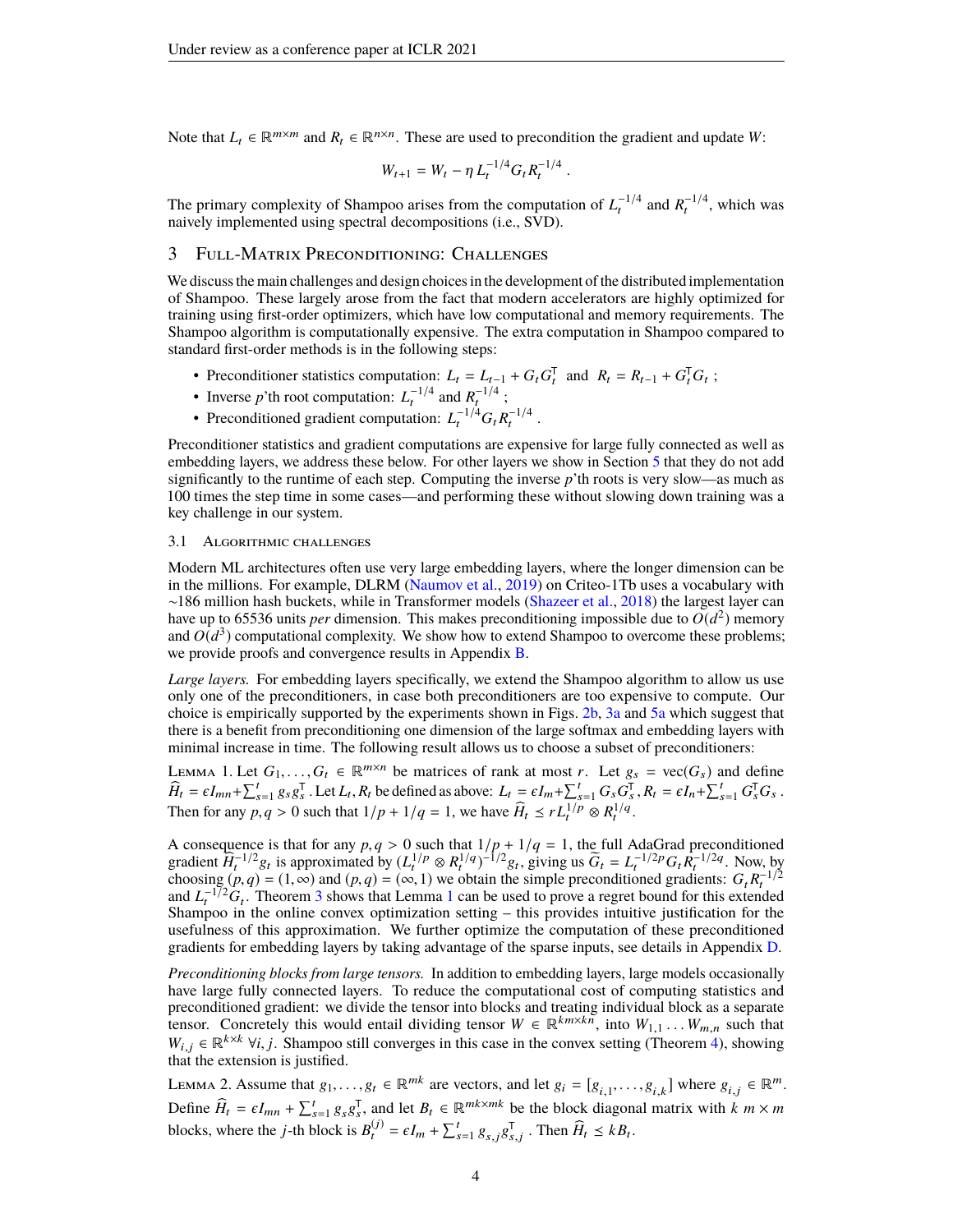We performed experiments to study the effect of partitioning intermediate layers into blocks, in which we observed that the latter had minimal impact on quality of the solution while providing faster step time as well as reduced memory overheads; see Fig. [3b.](#page-6-1)

*Delayed preconditioners.* As remarked above, computing the preconditioners is the most expensive computation in every Shampoo step. In Fig. [3c](#page-6-1) we show that we can compute the preconditioners once every few hundred steps without a significant effect on the accuracy which indicates that the loss function landscape does not change significantly with each step. We observe that there is a performance/quality tradeoff here — in our experiments we set the frequency of computing preconditioners to the smallest value that does not degrade performance, i.e. the number of training steps that can be completed in the amount of time needed to compute the largest preconditioner. The only way to increase the frequency of computing preconditioners is with better hardware/software support.

#### 3.2 Numerical challenges

Inverse *p*'th roots (where typically  $p = 2, 4, 8$ ) can be computed using SVD, but there are efficient iterative algorithms such as the coupled Newton iteration algorithm [\(Guo & Higham,](#page-10-11) [2006;](#page-10-11) [Iannazzo,](#page-10-12) [2006\)](#page-10-12) that can compute the inverse *p*'th root via a sequence of matrix-vector and matrix-matrix products, which are highly optimized on modern accelerators. However, our experiments suggest that on real workloads the condition numbers of the  $L_t$ ,  $R_t$  matrices are very large (see Fig. [6](#page-17-0) in<br>Appendix  $F$ ) so both SVD and the coupled iteration must be run in double-precision, but this is very Appendix  $E$ ) so both SVD and the coupled iteration must be run in double-precision, but this is very expensive on accelerators. We applied several further optimizations to speedup the coupled Newton iteration in our implementation; these are described in Appendix [E.](#page-15-0)

## 3.3 Infrastructural challenges

*Heterogeneous training hardware.* Neural network accelerators are custom designed to run machine learning workloads faster and at lower cost. Accelerator design is trending towards preferring lower-precision (8-bit/16-bit) arithmetic that satisfy both of these goals on existing benchmarks. Our method demands double-precision arithmetic as described above, which makes running computation on accelerators a non-starter, and therefore we had to design the system to leverage the existing underutilized CPUs attached to the accelerators (Section [4\)](#page-4-0).

*API inflexibility.* Deep learning libraries such as TensorFlow [\(Abadi et al.,](#page-9-12) [2016\)](#page-9-12) offer APIs for optimizer implementation that are well suited for first-order optimizers and for mini-batch training. Our design requires that we interact with the training loop in non-standard ways, which requires framework level changes. Our Transformer experiments were carried out in the Lingvo [\(Shen et al.,](#page-11-9) [2019\)](#page-11-9) TensorFlow framework, while BERT-Large, DRLM, as well as ResNet-50 used the MLPerf v0.7 Tensorflow baselines [\(Mattson et al.,](#page-10-8) [2019\)](#page-10-8). Experimentation required changes to the training loop such as gathering statistics at regular intervals, distributing computation across all the CPUs available in the cluster without blocking the TPU training, as well as updating the preconditioners. We anticipate that this proof-of-concept for full-matrix preconditioning will encourage the development of more flexible API's to fully utilize heterogeneous hardware.

# <span id="page-4-0"></span>4 Distributed System Design

We present our distributed system design of the modified Shampoo algorithm. Our method is designed to run effectively on modern neural network accelerators such as TPUs [\(Jouppi et al.,](#page-10-13) [2017\)](#page-10-13) or GPUs. We first describe the standard paradigm of data parallelism used in training models on these accelerators [\(Dean et al.,](#page-9-13) [2012\)](#page-9-13). Parameters are replicated on each core of the accelerator, and each core computes forward propagation and back propagation on a sub-batch (a subset of a mini-batch, which itself is a small randomly selected subset of the training set) of input examples. These gradients are averaged across all cores via all-reduction to get the average gradient for the mini-batch. Each core uses the average mini-batch gradient to update its copy of the parameters.

All-reduction adds a barrier as all the cores need to synchronize to compute the mini-batch gradient. In Fig. [2b](#page-6-0) we measure the overhead of each of the steps on a Transformer model [\(Vaswani et al.,](#page-11-0) [2017\)](#page-11-0) described in the experiment section. We observe that the overheads from all-reduction and weight updates are a minor part  $(< 5\%)$  of the overall step time.

The overall design of our implementation is illustrated by the timeline in Fig. [1.](#page-5-1) As discussed in the previous section the preconditioner computation (inverse *p*th root) is expensive and requires double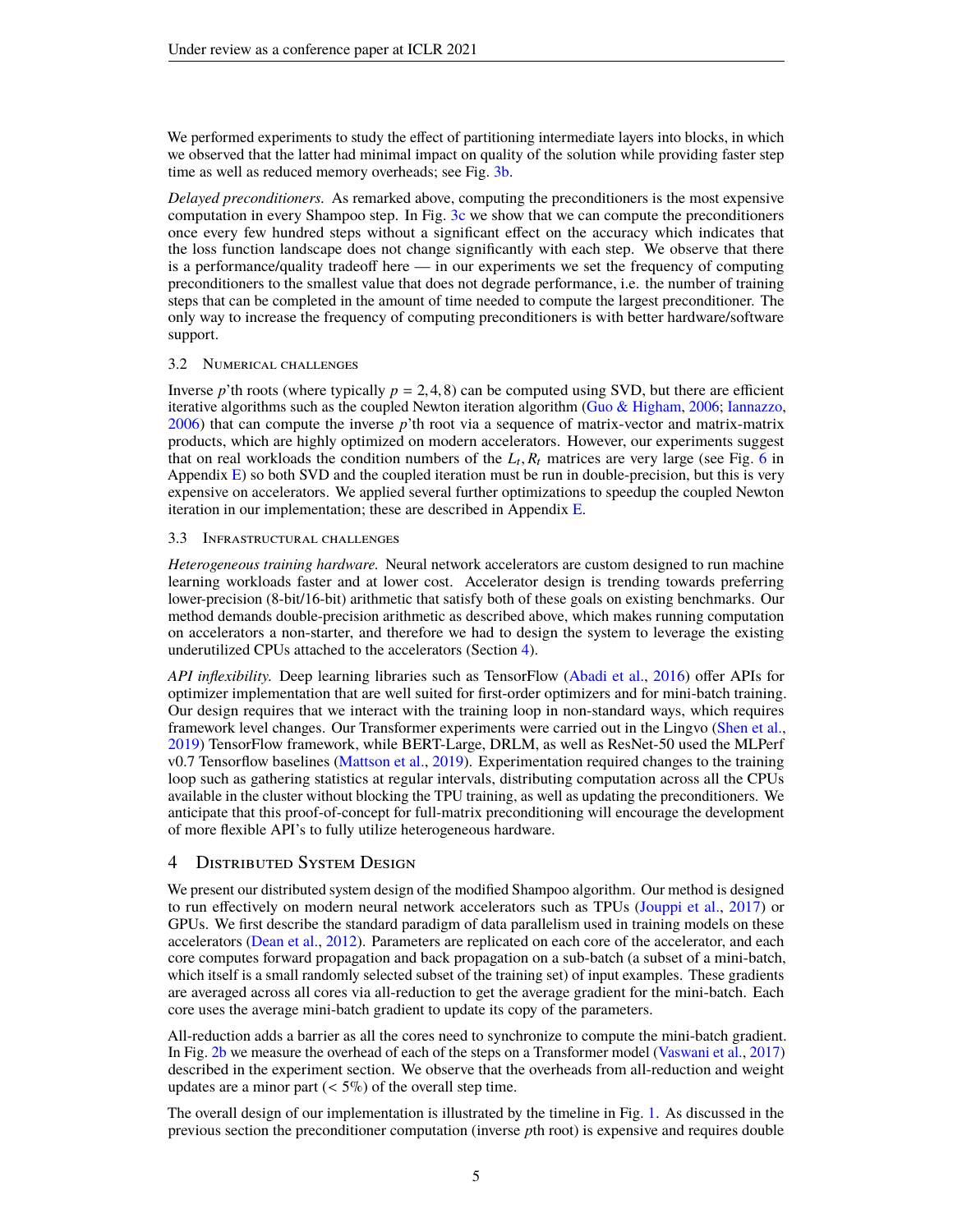<span id="page-5-1"></span>

Figure 1: Timeline illustrating the design of the optimization algorithm. Preconditioner statistics  $(L_t$  and  $R_t$ ) are computed at each step by the accelerators. Preconditioners  $(L_t^{1/4})$  and  $R_t^{1/4}$  are only computed every *N* steps and this computation is distributed to all available CPU cores.

precision, also we need to do this computation once every few hundred steps. These observations naturally suggested using the often underutilized CPUs on the machines to which the accelerators such as GPUs or Cloud TPUs are attached. CPUs offer double precision arithmetic but are slower than GPUs or Cloud TPUs, which makes them a perfect choice to run the preconditioner computation without adding any extra cost to the training run, as the computation is pipelined and runs asynchronously without blocking the training loop.

Preconditioners need to be computed for every layer of the network so we distribute the computation across all the CPUs that are part of the training system. As a result, the most expensive step in Shampoo adds almost nothing to the overall training time. Moreover, the computational overhead of preconditioned gradient is independent of the batch size. Thus, increasing the batch size allows us to linearly decrease the overhead making Shampoo practical for very large scale training setups. On smaller problems such as CIFAR-10, we find that our design still results in training time improvements (Appendix [G.3\)](#page-19-0) as preconditioner computations take very little time.

## <span id="page-5-0"></span>5 Experiments

We compare our method against various widespread optimization algorithms for training large state-of-the-art deep models for machine translation, language modeling, recommendation systems as well as image classification. Details of the experiments are given in Appendix [G](#page-16-0) and we will opensource our code before publication.

## 5.1 Machine Translation with a Transformer

We demonstrate the effectiveness of our implementation on the standard machine translation dataset from WMT'14 English to French (en→fr) with 36.3M sentence pairs. We used the state-of-the-art Transformer architecture [\(Vaswani et al.,](#page-11-0) [2017\)](#page-11-0). This architecture contains 93.3M parameters and consists of 6 layers for its encoder and decoder. Each layer is composed of 512 model dimensions, 2048 hidden dimensions, and 8 attention heads. The model makes use of a sub-word vocabulary that contains 32K word pieces [\(Schuster & Nakajima,](#page-11-10) [2012\)](#page-11-10). The experiment was run on 32 cores of a Cloud TPU v3 Pod, and the implementation of the optimizer was carried out in the Lingvo [\(Shen](#page-11-9) [et al.,](#page-11-9) [2019\)](#page-11-9) sequence to sequence modeling based on TensorFlow. Our results are shown in Fig. [2a:](#page-6-0) our algorithm achieves the same accuracy as AdaGrad or Adam in about half as many steps.

*Preconditioning of embedding and softmax layers.* Following the first extension in Section [3.1](#page-3-1) the algorithm preconditions the large layers with only one of the preconditioners  $(G_t R_t^{-1/2} \text{ or } L_t^{-1/2} G_t)$  to make it tractable. Fig. [2b](#page-6-0) shows the increase in step time is only  $6\%$  while Fig. [3a](#page-6-1) shows that we can reduce the number of steps to convergence by  $\approx 20\%$ .

*Reducing overhead in fully-connected layers.* Following the second extension in Section [3.1](#page-3-1) we ran two experiments where we partitioned fully connected layer of size [512, 2048] into two blocks of size [512, 1024] and four blocks of size [512, 512]. Our experiments show no drop in quality under this approximation with a small reduction in runtime  $(< 3\%$ ).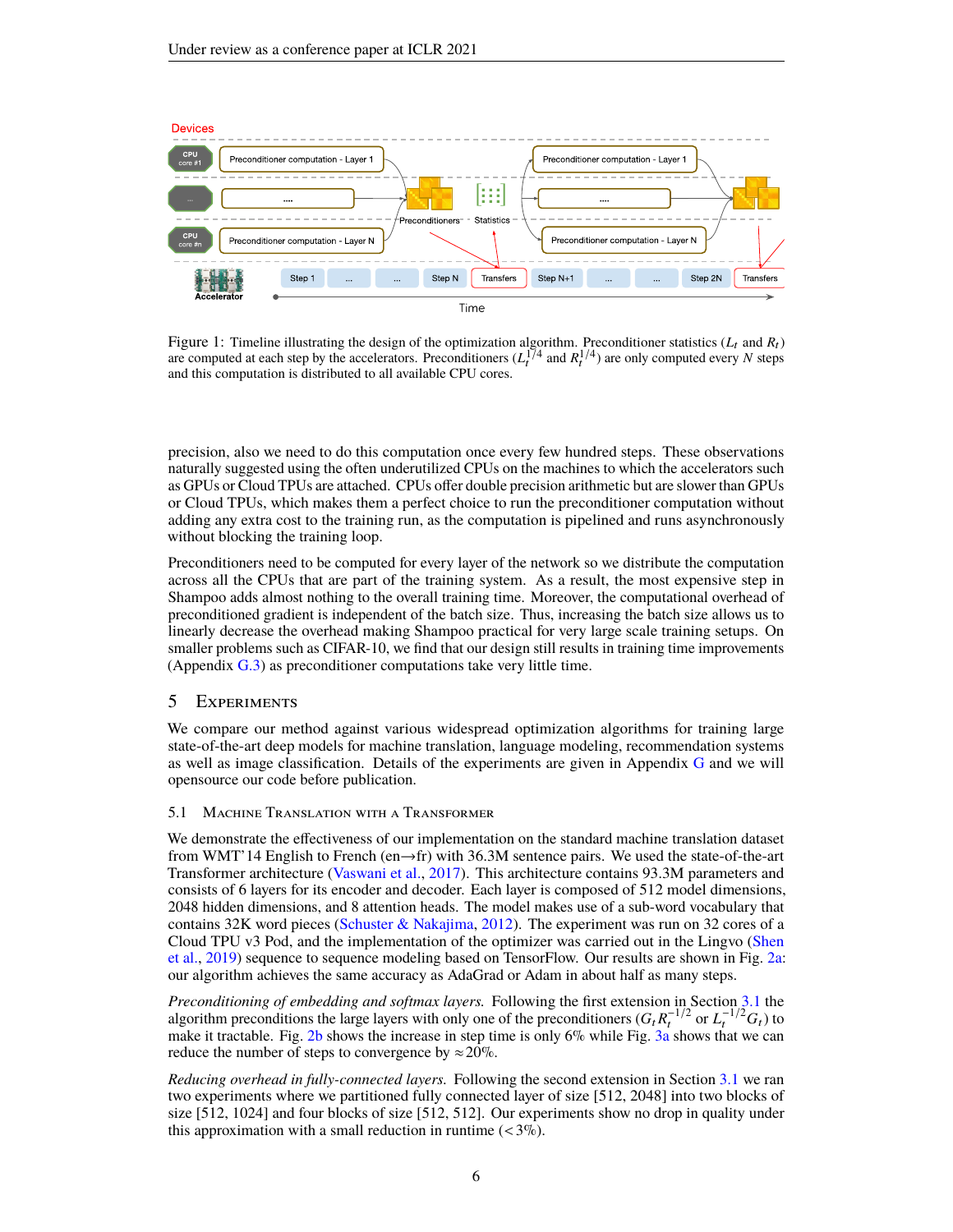<span id="page-6-0"></span>

Figure 2: Results for a Transformer model on WMT'14 en→fr, trained with batch size of 1536. (a) Test log-perplexity vs. number of steps; the algorithm converges 1.95x faster in steps, while being only  $\approx 16\%$ slower per step. This allows the method to attain a particular log-perplexity in *40% less wall-time*. (b) Detailed breakdown of latency of a single step (Appendix [G.6\)](#page-19-1). Diagonal AdaGrad optimizer: 134ms, Shampoo: 145ms (all layers except embedding and softmax layers) and 155ms (all layers). Preconditioner computation is pipelined and distributed over CPUs, thus not adding any overhead, and transfer latency ( $\approx$ 100ms) is amortized over hundreds of steps.

<span id="page-6-1"></span>

Figure 3: Impact of Shampoo extensions on WMT'14 en→fr training: (a) preconditioning applied to all layers except embedding and softmax layers, vs. applied to all layers; (b) preconditioning with fully-connected layers partitioned into sub-blocks; (c) varying interval between preconditioner updates.

#### 5.2 Transformer-Big model

We also ran experiments with a larger Transformer model with 375.4M parameters, consisting of 6 layers for its encoder and decoder. Each layer is composed of 1024 model dimensions, 8192 hidden dimensions, and 16 attention heads. Results are presented in Fig. [4a](#page-7-1) where again we see an improvement in the end-to-end wall-clock time. For the softmax, embedding and the projection fully-connected layer (with 8192 hidden dimensions) we only make use of the left preconditioner. We note that step time is dominated by the preconditioned gradient computation which can be reduced by sub-blocking the layers.

*On the overhead of the optimizer.* We show the computational and memory complexity of the Shampoo extensions described in Section [3.1](#page-3-1) in Table [2](#page-17-1) in the appendix. We note that the overhead from computing the statistics, as well as from computing the preconditioned update for single step of training, can be further reduced by increasing the batch sizes (indeed, these overheads are independent of the batch size) as shown in Fig. [4b](#page-7-1) where the overhead dramatically reduces from  $40\%$  to  $19\%$ .

#### 5.3 Ads Click-Through Rate (CTR) prediction

We trained the Deep Learning Recommendations Model (DLRM) of [Naumov et al.](#page-10-7) [\(2019\)](#page-10-7) on the terabyte Criteo click logs dataset for online advertisement click-through-rate prediction task [\(Criteo](#page-9-4) [Labs,](#page-9-4) [2015\)](#page-9-4). We compared Shampoo against the highly tuned SOTA baseline from MLPerf v0.7 training benchmarks [\(Wu et al.,](#page-11-11) [2020\)](#page-11-11). We trained the model with a batch size of 65536 for 64000 steps (1 epoch). We trained a version of the model where Shampoo is applied only to the hidden layers as well as one where we apply it for all layers. We only tune the learning rate, and keep the exact same setup as the baseline. We found that Shampoo achieves the target accuracy of 80.25% in only 30.97K steps compared to 64K steps for the baseline. Moreover, Shampoo achieves new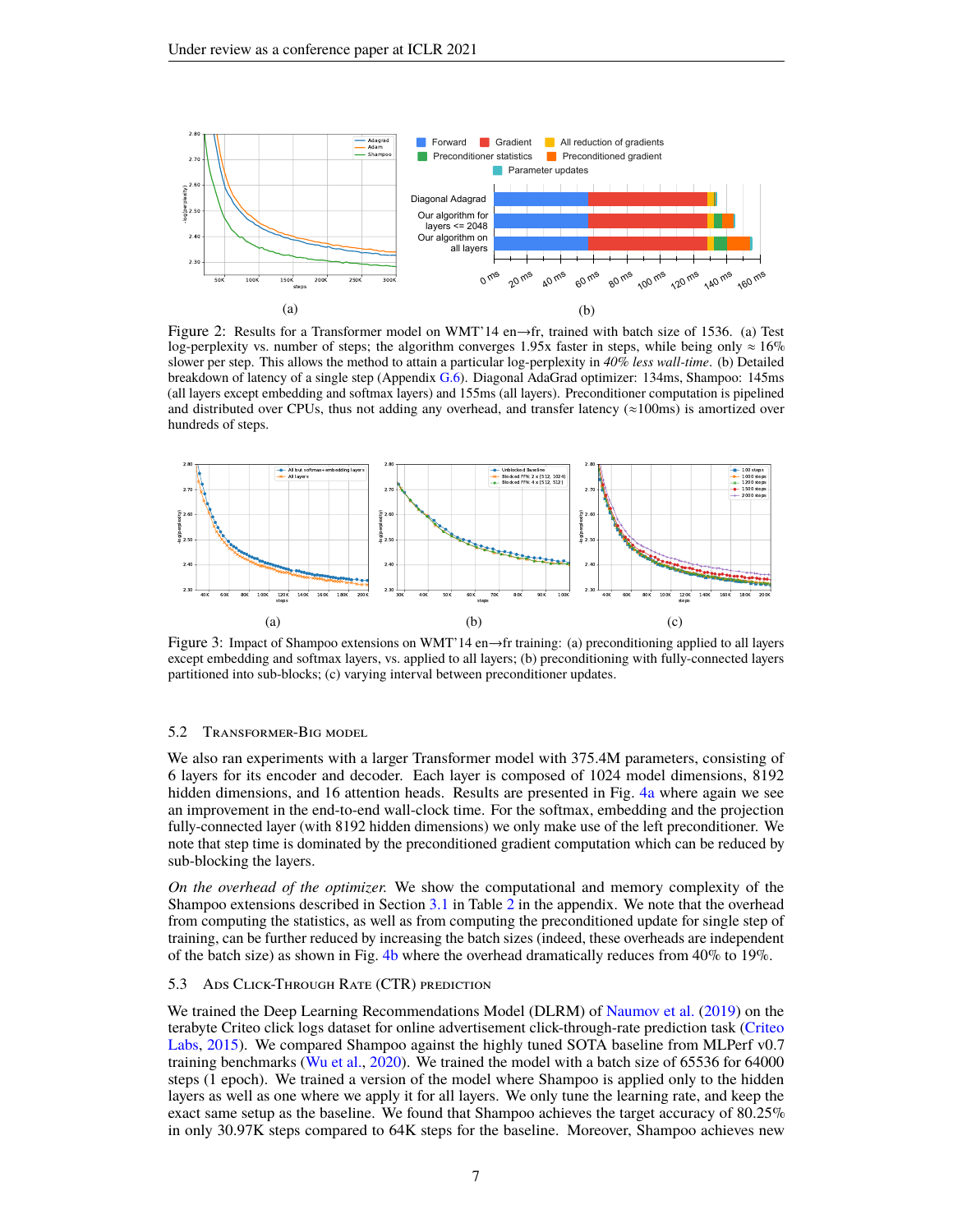<span id="page-7-1"></span>

Figure 4: Test log-perplexity of a Transformer-Big model on WMT'14 en→fr. (a) Shampoo converges faster than AdaGrad ( $\approx$  2x faster in steps), and allows larger learning rates; due to the large overhead in step time, this results in only 30% improvement in wall-time. (b) Larger batch sizes reduce the optimizer overhead from 40% to 19%, resulting in an *end-to-end improvement of 41%* in wall-time for convergence.

state-of-the-art performance of 80.56% AUC (an  $\approx$  0.3% improvement) on this dataset, note that an improvement of 0.1% is considered significant in this task; see [Rong et al.,](#page-11-2) [2020;](#page-11-2) [Wang et al.,](#page-11-3) [2017.](#page-11-3) Here preconditioning embedding layers further reduced the number of steps needed to reach the target accuracy from 39.96K to 30.97K.

<span id="page-7-0"></span>





(b) Masked Language accuracy on BERT-Large.

Figure 5: (a) Shampoo reaches a target AUC of 80.25% in half as many steps with preconditioning embedding layers improving the results, and achieves a new state-of-the-art AUC of 80.56%; (b) Shampoo converges in  $\approx 16\%$  fewer steps, and achieves  $\approx 1\%$  higher MLM accuracy than the baseline on BERT-Large.

#### 5.4 Language modeling

We trained BERT-Large (the Bidirectional Encoder Representation architecture of [Devlin et al.,](#page-9-3) [2018\)](#page-9-3) for the language modeling task on the concatenation of Wikipedia and BooksCorpus, with 2.5B and 800M words respectively. BERT-Large is a large bidirectional transformer model containing 24 transformer blocks with 1024 hidden dimensions and 16 self attention heads. It has 340M parameters and is set up to jointly optimize two objectives: (a) masked language model (Masked-LM) loss where the task is to predict masked tokens based on surrounding context, and (b) next sentence prediction (NSP) loss where the task is to predict whether two given sentences are consecutive in the text. In Fig. [5b](#page-7-0) we compare our results against the current state of the art in training BERT [\(You](#page-11-1) [et al.,](#page-11-1) [2019\)](#page-11-1). Models were trained with batch size 16K; in these experiments we replaced the Adam update rule in Lamb that produces the preconditioned gradient with Shampoo. Both experiments used existing well-tuned hyperparameters of the baseline.

#### 5.5 Image classification

We trained a ResNet-50 model [\(He et al.,](#page-10-14) [2016\)](#page-10-14) on the ImageNet-2012 [\(Russakovsky et al.,](#page-11-12) [2015\)](#page-11-12) dataset and compared it against the state-of-the-art baseline using SGD+Momentum. We base our experiments off the Tensorflow baseline available from [Mattson et al.](#page-10-8) [\(2019\)](#page-10-8) where the target criteria is reaching 75.9% accuracy. See results in Table [1;](#page-8-0) in particular, we find that Shampoo reaches the target accuracy in fewer steps than the current state of the art. Tuning details are in Appendix [G.4.](#page-19-2)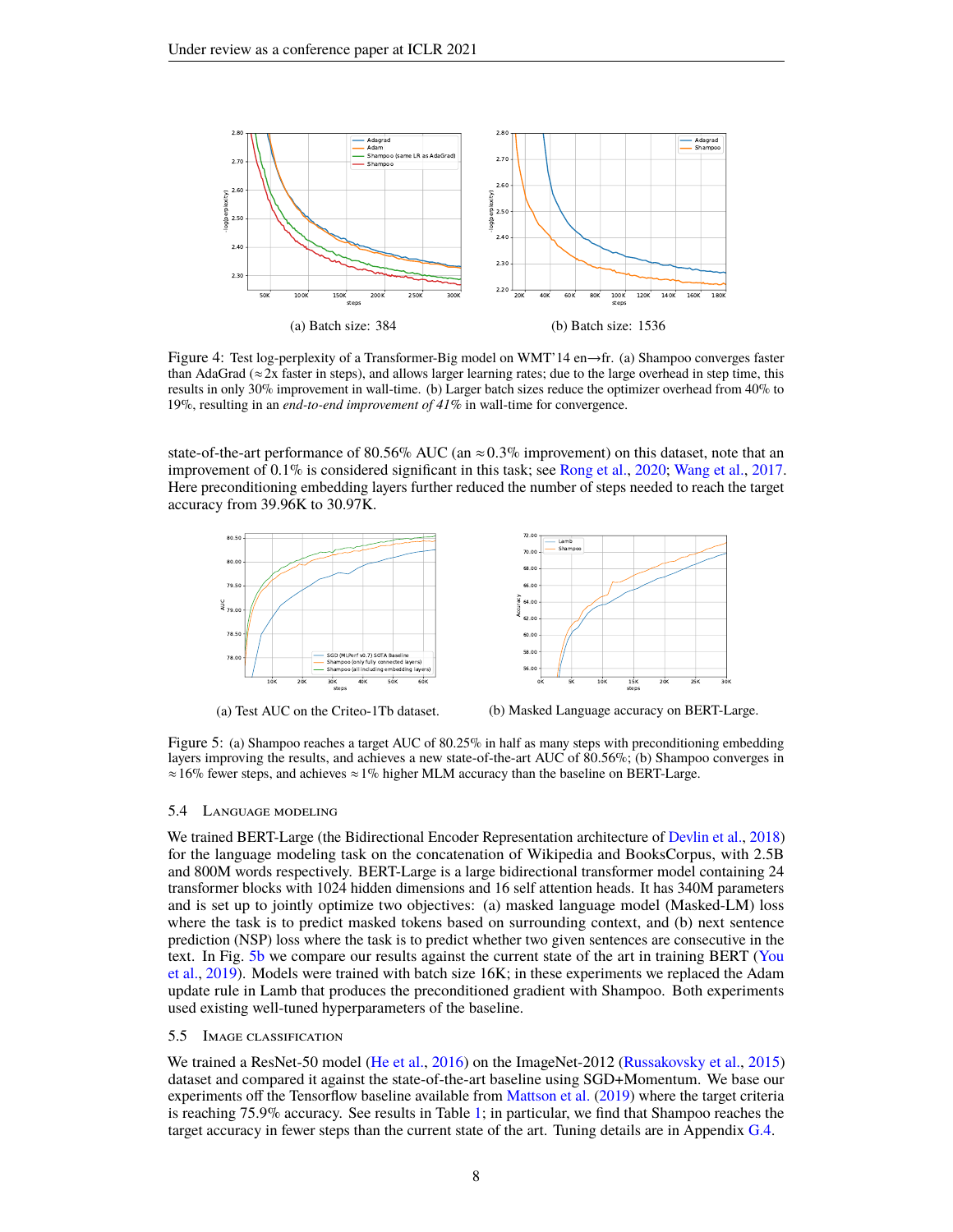<span id="page-8-0"></span>

| <b>OPTIMIZER</b>  | <b>BATCH SIZE</b> | <b>EPOCHS</b> | <b>STEPS</b> |
|-------------------|-------------------|---------------|--------------|
| SGD+Momentum 4096 |                   | 85            | 26586        |
| LARS              | 4096              | 45            | 14040        |
| LARS              | 32768             | 64            | 2512         |
| <b>Shampoo</b>    | 4096              | 45            | 14040        |
| Shampoo           | 16384             | 48            | 3744         |
| <b>Shampoo</b>    | 32768             | 58            | 2262         |

Table 1: Epochs and steps to MLPerf target accuracy of 75.9% with a ResNet-50.

## 6 Concluding Remarks

We have presented an implementation of a second order optimizer, and demonstrated step time as well as wall time improvements on multiple large tasks in different domains — in each case our implementation performed as well or better than state-of-the-art optimizers specialized for each domain. The main point of our work is to demonstrate that second order methods implemented on a *real-world distributed setup* can be used to train state-of-the-art deep models. We hope that this work will influence future hardware accelerator design and runtime software — first order methods have received large investments in tuning, implementation, platform support and hardware tailored for them, and we believe there are several opportunities to improve the per-step time performance of second order methods as well:

- Most second order methods use symmetric matrices, but we haven't found support for typing operands as symmetric, which can reduce compute flops and storage by upto 50%.
- Several optimizations that are currently tuned towards first order methods could be extended to second order methods. For example, weight update sharding pattern matches first order methods [\(Xu et al.,](#page-11-13) [2020\)](#page-11-13) and dramatically reduces the time spent in the update step as well as memory used. This change can also be applied to Shampoo with blocked preconditioners – but we do not have support for it yet as it requires compiler level support, and is not expressible at the program layer. Currently every core must update all layers which is quite inefficient.
- Mixed precision algorithms may work for inverse pth roots and can help increase the frequency of preconditioner computation.
- Increased memory per chip can allow larger preconditioners.
- Hardware support for high-precision arithmetic in accelerators can allow more frequent preconditioner computation. The benefits of high precision arithmetic for optimization run counter to the prevailing wisdom in  $ML<sup>1</sup>$  which has led to the focus on low-precision formats such as bfloat16 [\(Wang & Kanwar,](#page-11-14) [2019\)](#page-11-14).
- Hardware support for storing/packing and using upper/lower triangular matrices efficiently, as available in LAPACK.

Our hope is that these suggestions could result in innovations that would make second-order methods practical across more domains and models, especially in data limited regimes where we may not able to amortize the latency added in the data transfer between the accelerator and the CPU.

<sup>1</sup>For example, [\(Gupta et al.,](#page-10-15) [2015\)](#page-10-15) say "It is well appreciated that in the presence of statistical approximation and estimation errors, high-precision computation in the context of learning is rather unnecessary (Bottou & Bousquet, 2007)" and [\(Higham & Pranesh,](#page-10-16) [2019\)](#page-10-16) say "... machine learning provides much of the impetus for the development of half precision arithmetic in hardware ..."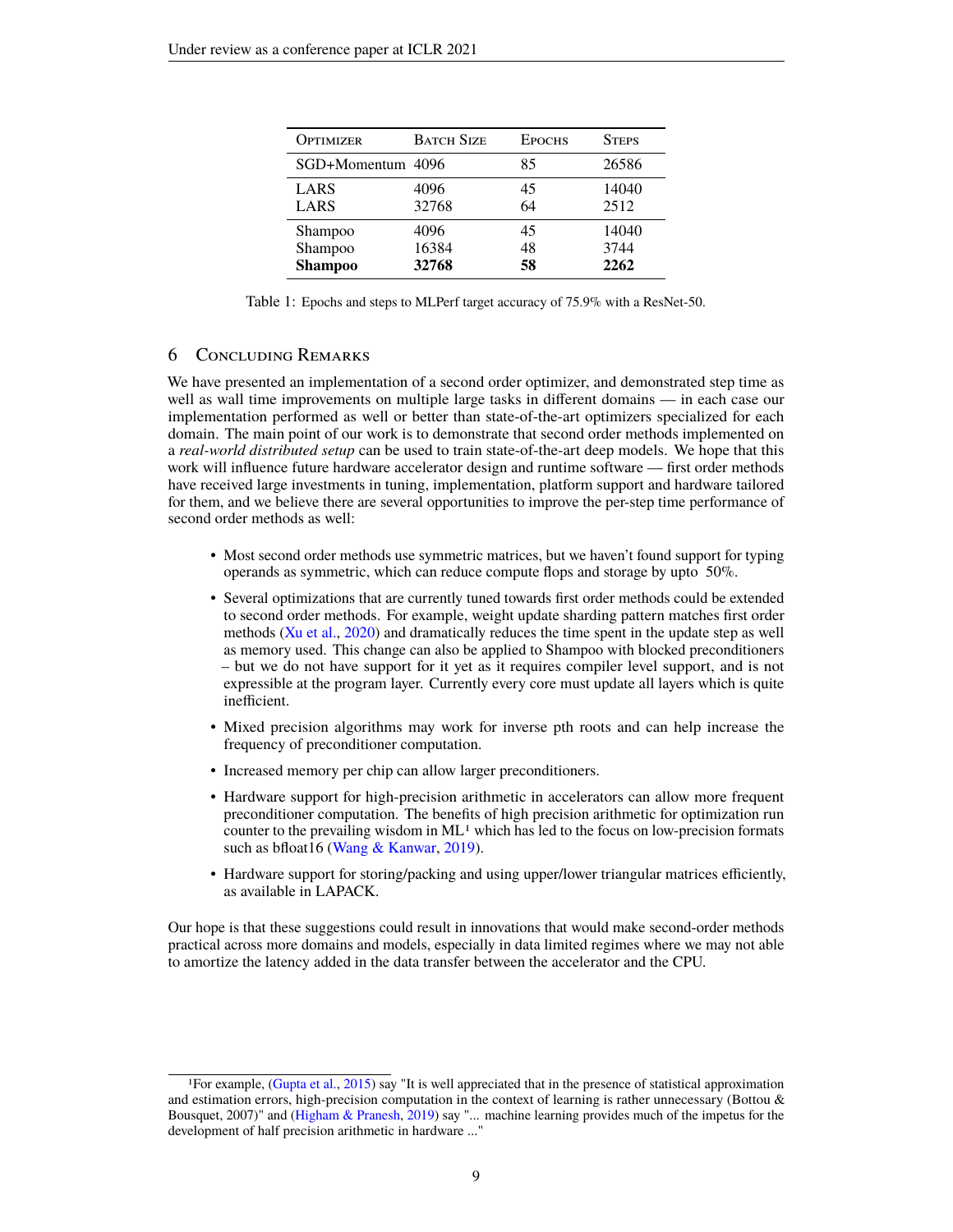## **REFERENCES**

- <span id="page-9-12"></span>Martin Abadi, Paul Barham, Jianmin Chen, Zhifeng Chen, Andy Davis, Jeffrey Dean, Matthieu Devin, Sanjay Ghemawat, Geoffrey Irving, Michael Isard, Manjunath Kudlur, Josh Levenberg, Rajat Monga, Sherry Moore, Derek G. Murray, Benoit Steiner, Paul Tucker, Vijay Vasudevan, Pete Warden, Martin Wicke, Yuan Yu, and Xiaoqiang Zheng. Tensorflow: A system for large-scale machine learning. In *12th USENIX Symposium on Operating Systems Design and Implementation (OSDI 16)*, pp. 265–283, 2016.
- <span id="page-9-9"></span>Naman Agarwal, Brian Bullins, and Elad Hazan. Second order stochastic optimization in linear time. *arXiv preprint arXiv:1602.03943*, 2016.
- <span id="page-9-10"></span>Naman Agarwal, Brian Bullins, Xinyi Chen, Elad Hazan, Karan Singh, Cyril Zhang, and Yi Zhang. The case for full-matrix adaptive regularization. *CoRR*, abs/1806.02958, 2018.
- <span id="page-9-16"></span>Naman Agarwal, Rohan Anil, Elad Hazan, Tomer Koren, and Cyril Zhang. Disentangling adaptive gradient methods from learning rates. *arXiv preprint arXiv:2002.11803*, 2020.
- <span id="page-9-14"></span>Tsuyoshi Ando, Chi-Kwong Li, and Roy Mathias. Geometric means. *Linear algebra and its applications*, 385:305–334, 2004.
- <span id="page-9-11"></span>Jimmy Ba, James Martens, and Roger Grosse. Distributed second-order optimization using kroneckerfactored approximations. In *International conference on machine learning*, pp. 2408–2417, 2017.
- <span id="page-9-2"></span>Ondrej Bojar, Christian Buck, Christian Federmann, Barry Haddow, Philipp Koehn, Johannes Leveling, Christof Monz, Pavel Pecina, Matt Post, Herve Saint-Amand, Radu Soricut, Lucia Specia, and Ale s Tamchyna. Findings of the 2014 workshop on statistical machine translation. In *Proceedings of the Ninth Workshop on Statistical Machine Translation*, pp. 12–58, Baltimore, Maryland, USA, June 2014. Association for Computational Linguistics. URL [http://www.aclweb.org/anthology/](http://www.aclweb.org/anthology/W/W14/W14-3302) [W/W14/W14-3302](http://www.aclweb.org/anthology/W/W14/W14-3302).
- <span id="page-9-6"></span>Raghu Bollapragada, Jorge Nocedal, Dheevatsa Mudigere, Hao-Jun Shi, and Ping Tak Peter Tang. A progressive batching l-bfgs method for machine learning. In *International Conference on Machine Learning*, pp. 620–629, 2018.

<span id="page-9-5"></span>Andrew R Conn, Nicholas IM Gould, and Philippe L Toint. *Trust region methods*. SIAM, 2000.

- <span id="page-9-4"></span>Criteo Labs. Criteo releases industry's largest-ever dataset for machine learning to academic community, July 2015. URL [https://www.criteo.com/news/press-releases/2015/07/](https://www.criteo.com/news/press-releases/2015/07/criteo-releases-industrys-largest-ever-dataset/) [criteo-releases-industrys-largest-ever-dataset/](https://www.criteo.com/news/press-releases/2015/07/criteo-releases-industrys-largest-ever-dataset/).
- <span id="page-9-13"></span>Jeffrey Dean, Greg Corrado, Rajat Monga, Kai Chen, Matthieu Devin, Mark Mao, Marc' Aurelio Ranzato, Andrew Senior, Paul Tucker, Ke Yang, Quoc V. Le, and Andrew Y. Ng. Large scale distributed deep networks. *Advances in Neural Information Processing Systems 25*, 2012.
- <span id="page-9-3"></span>Jacob Devlin, Ming-Wei Chang, Kenton Lee, and Kristina Toutanova. Bert: Pre-training of deep bidirectional transformers for language understanding. *arXiv preprint arXiv:1810.04805*, 2018.
- <span id="page-9-1"></span>John Duchi, Elad Hazan, and Yoram Singer. Adaptive subgradient methods for online learning and stochastic optimization. *Journal of Machine Learning Research*, 12(Jul):2121–2159, 2011.
- <span id="page-9-8"></span>Murat A Erdogdu and Andrea Montanari. Convergence rates of sub-sampled newton methods. In *Proceedings of the 28th International Conference on Neural Information Processing Systems-Volume 2*, pp. 3052–3060. MIT Press, 2015.
- <span id="page-9-0"></span>Roger Fletcher. *Practical methods of optimization*. John Wiley & Sons, 2013.
- <span id="page-9-15"></span>Thomas George, César Laurent, Xavier Bouthillier, Nicolas Ballas, and Pascal Vincent. Fast approximate natural gradient descent in a Kronecker factored eigenbasis. In *Advances in Neural Information Processing Systems*, pp. 9550–9560, 2018.
- <span id="page-9-7"></span>Alon Gonen and Shai Shalev-Shwartz. Faster sgd using sketched conditioning. *arXiv preprint arXiv:1506.02649*, 2015.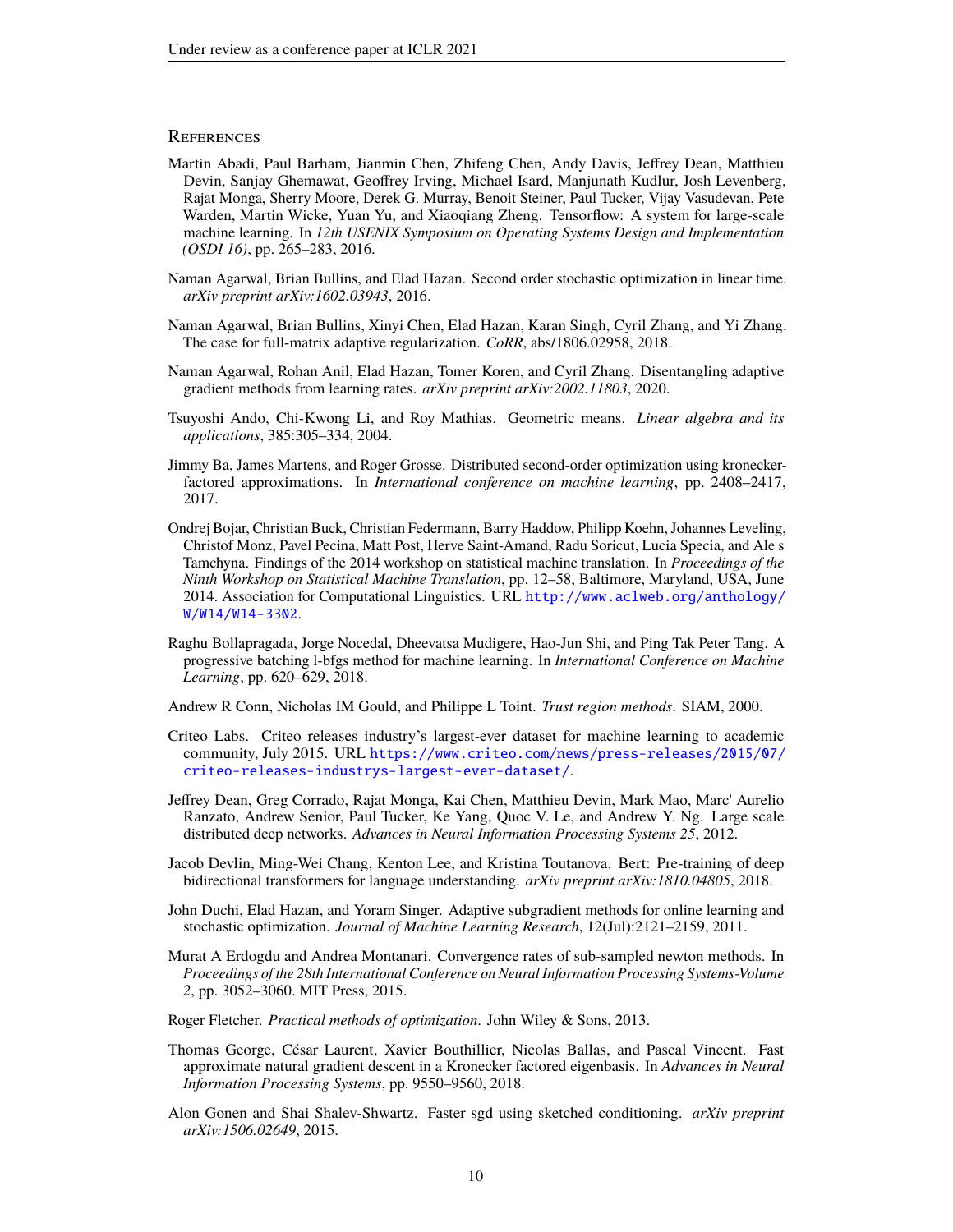- <span id="page-10-11"></span>Chun-Hua Guo and Nicholas J Higham. A Schur-Newton method for the matrix p'th root and its inverse. *SIAM Journal On Matrix Analysis and Applications*, 28(3):788–804, 2006.
- <span id="page-10-15"></span>Suyog Gupta, Ankur Agrawal, Kailash Gopalakrishnan, and Pritish Narayanan. Deep learning with limited numerical precision. In *International Conference on Machine Learning*, pp. 1737–1746, 2015.
- <span id="page-10-6"></span>Vineet Gupta, Tomer Koren, and Yoram Singer. Shampoo: Preconditioned stochastic tensor optimization. In *Proceedings of the 35th International Conference on Machine Learning*, volume 80, pp. 1842–1850, 2018.
- <span id="page-10-10"></span>Elad Hazan. Introduction to online convex optimization. *Foundations and Trends in Optimization*, 2 (3-4):157–325, 2016.
- <span id="page-10-14"></span>Kaiming He, Xiangyu Zhang, Shaoqing Ren, and Jian Sun. Deep residual learning for image recognition. In *Proceedings of the IEEE conference on computer vision and pattern recognition*, pp. 770–778, 2016.
- <span id="page-10-4"></span>Tom Heskes. On "natural" learning and pruning in multilayered perceptrons. *Neural Computation*, 12(4):881–901, 2000.
- <span id="page-10-16"></span>Nicholas J Higham and Srikara Pranesh. Simulating low precision floating-point arithmetic. *SIAM Journal on Scientific Computing*, 41(5):C585–C602, 2019.
- <span id="page-10-12"></span>Bruno Iannazzo. On the Newton method for the matrix p-th root. *SIAM journal on matrix analysis and applications*, 28(2):503–523, 2006.
- <span id="page-10-13"></span>Norman P Jouppi, Cliff Young, Nishant Patil, David Patterson, Gaurav Agrawal, Raminder Bajwa, Sarah Bates, Suresh Bhatia, Nan Boden, Al Borchers, et al. In-datacenter performance analysis of a tensor processing unit. In *Computer Architecture (ISCA), 2017 ACM/IEEE 44th Annual International Symposium on*, pp. 1–12. IEEE, 2017.
- <span id="page-10-3"></span>Diederik P Kingma and Jimmy Ba. Adam: A method for stochastic optimization. *arXiv preprint arXiv:1412.6980*, 2014.
- <span id="page-10-18"></span>Alex Krizhevsky et al. Learning multiple layers of features from tiny images. 2009.
- <span id="page-10-17"></span>Frederik Kunstner, Philipp Hennig, and Lukas Balles. Limitations of the empirical fisher approximation for natural gradient descent. In *Advances in Neural Information Processing Systems*, pp. 4156–4167, 2019.
- <span id="page-10-0"></span>Adrian S Lewis and Michael L Overton. Nonsmooth optimization via quasi-newton methods. *Mathematical Programming*, 141(1-2):135–163, 2013.
- <span id="page-10-5"></span>James Martens and Roger Grosse. Optimizing neural networks with Kronecker-factored approximate curvature. In *International conference on machine learning*, pp. 2408–2417, 2015.
- <span id="page-10-8"></span>Peter Mattson, Christine Cheng, Cody Coleman, Greg Diamos, Paulius Micikevicius, David Patterson, Hanlin Tang, Gu-Yeon Wei, Peter Bailis, Victor Bittorf, et al. Mlperf training benchmark. *arXiv preprint arXiv:1910.01500*, 2019.
- <span id="page-10-2"></span>H Brendan McMahan and Matthew Streeter. Adaptive bound optimization for online convex optimization. *COLT 2010*, pp. 244, 2010.
- <span id="page-10-7"></span>Maxim Naumov, Dheevatsa Mudigere, Hao-Jun Michael Shi, Jianyu Huang, Narayanan Sundaraman, Jongsoo Park, Xiaodong Wang, Udit Gupta, Carole-Jean Wu, Alisson G Azzolini, et al. Deep learning recommendation model for personalization and recommendation systems. *arXiv preprint arXiv:1906.00091*, 2019.
- <span id="page-10-1"></span>Jorge Nocedal. Updating quasi-newton matrices with limited storage. *Mathematics of computation*, 35(151):773–782, 1980.
- <span id="page-10-9"></span>Jorge Nocedal and Stephen Wright. *Numerical optimization*. Springer Science & Business Media, 2006.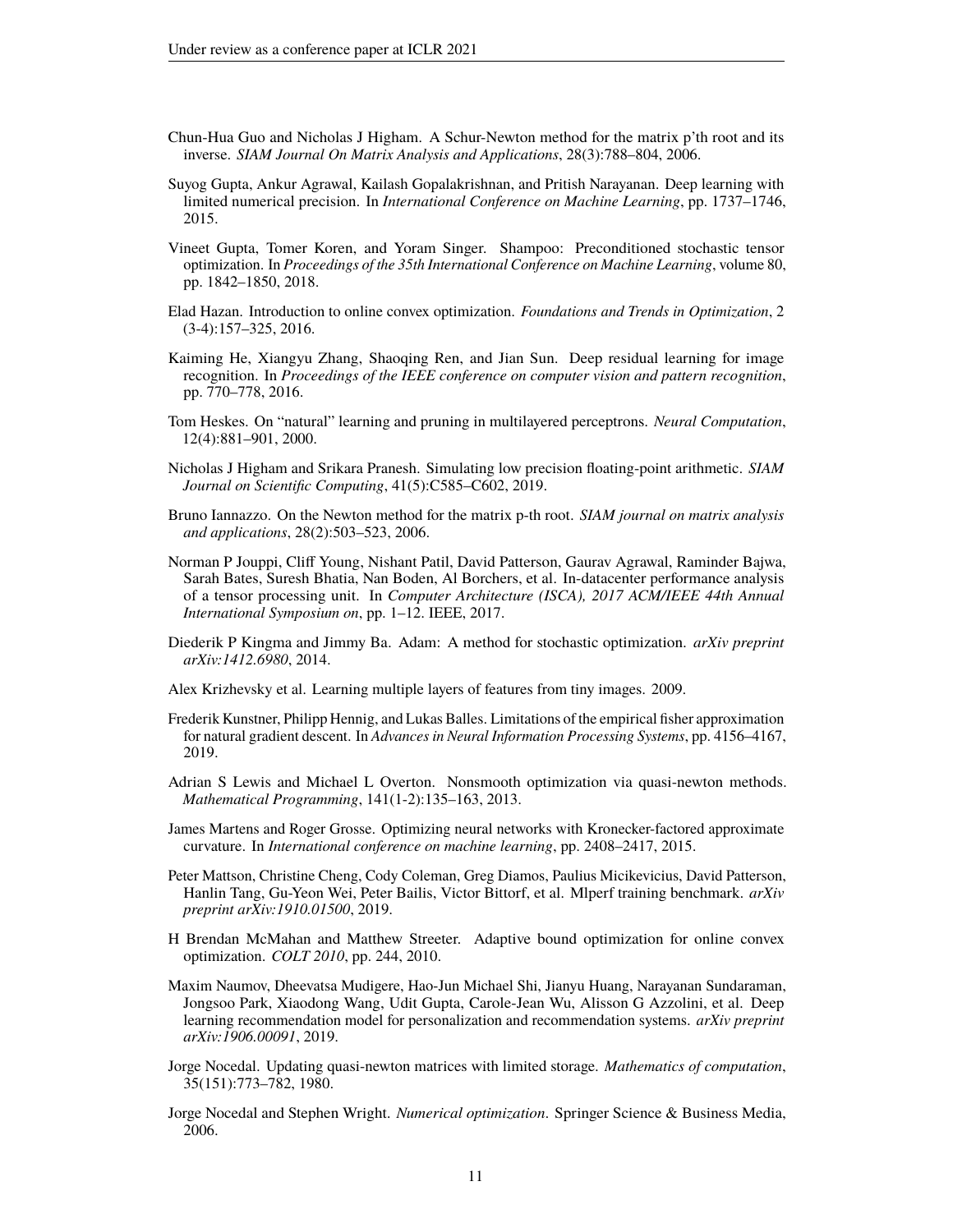- <span id="page-11-6"></span>Kazuki Osawa, Yohei Tsuji, Yuichiro Ueno, Akira Naruse, Rio Yokota, and Satoshi Matsuoka. Large-scale distributed second-order optimization using kronecker-factored approximate curvature for deep convolutional neural networks. In *Proceedings of the IEEE Conference on Computer Vision and Pattern Recognition*, pp. 12359–12367, 2019.
- <span id="page-11-15"></span>Michael L Overton. *Numerical computing with IEEE floating point arithmetic*. SIAM, 2001.
- <span id="page-11-5"></span>Mert Pilanci and Martin J. Wainwright. Newton sketch: A near linear-time optimization algorithm with linear-quadratic convergence. *SIAM Journal on Optimization*, 27(1):205–245, 2017.
- <span id="page-11-2"></span>Haidong Rong, Yangzihao Wang, Feihu Zhou, Junjie Zhai, Haiyang Wu, Rui Lan, Fan Li, Han Zhang, Yuekui Yang, Zhenyu Guo, et al. Distributed equivalent substitution training for large-scale recommender systems. In *Proceedings of the 43rd International ACM SIGIR Conference on Research and Development in Information Retrieval*, pp. 911–920, 2020.
- <span id="page-11-12"></span>Olga Russakovsky, Jia Deng, Hao Su, Jonathan Krause, Sanjeev Satheesh, Sean Ma, Zhiheng Huang, Andrej Karpathy, Aditya Khosla, Michael Bernstein, et al. Imagenet large scale visual recognition challenge. *International Journal of Computer Vision*, 115(3):211–252, 2015.
- <span id="page-11-10"></span>Mike Schuster and Kaisuke Nakajima. Japanese and Korean voice search. In *ICASSP*, pp. 5149–5152. IEEE, 2012.
- <span id="page-11-7"></span>Shai Shalev-Shwartz. Online learning and online convex optimization. *Foundations and Trends in Machine Learning*, 4(2):107–194, 2012.
- <span id="page-11-8"></span>Noam Shazeer, Youlong Cheng, Niki Parmar, Dustin Tran, Ashish Vaswani, Penporn Koanantakool, Peter Hawkins, HyoukJoong Lee, Mingsheng Hong, Cliff Young, et al. Mesh-tensorflow: Deep learning for supercomputers. In *Advances in Neural Information Processing Systems*, pp. 10414– 10423, 2018.
- <span id="page-11-9"></span>Jonathan Shen, Patrick Nguyen, Yonghui Wu, Zhifeng Chen, et al. Lingvo: a modular and scalable framework for sequence-to-sequence modeling, 2019.
- <span id="page-11-0"></span>Ashish Vaswani, Noam Shazeer, Niki Parmar, Jakob Uszkoreit, Llion Jones, Aidan N Gomez, Łukasz Kaiser, and Illia Polosukhin. Attention is all you need. In *Advances in Neural Information Processing Systems*, pp. 5998–6008, 2017.
- <span id="page-11-3"></span>Ruoxi Wang, Bin Fu, Gang Fu, and Mingliang Wang. Deep & cross network for ad click predictions. In *Proceedings of the ADKDD'17*, pp. 1–7. 2017.
- <span id="page-11-14"></span>Shibo Wang and Pankaj Kanwar. Bfloat16: The secret to high performance on cloud tpus. [https://cloud.google.com/blog/products/ai-machine-learning/](https://cloud.google.com/blog/products/ai-machine-learning/bfloat16-the-secret-to-high-performance-on-cloud-tpus) [bfloat16-the-secret-to-high-performance-on-cloud-tpus](https://cloud.google.com/blog/products/ai-machine-learning/bfloat16-the-secret-to-high-performance-on-cloud-tpus), 2019.
- <span id="page-11-11"></span>Carole-Jean Wu, Robin Burke, Ed Chi, Joseph Konstan, Julian McAuley, Yves Raimond, and Hao Zhang. Developing a recommendation benchmark for mlperf training and inference. *arXiv preprint arXiv:2003.07336*, 2020.
- <span id="page-11-4"></span>Peng Xu, Jiyan Yang, Farbod Roosta-Khorasani, Christopher Ré, and Michael W Mahoney. Subsampled newton methods with non-uniform sampling. In *Advances in Neural Information Processing Systems*, pp. 3000–3008, 2016.
- <span id="page-11-13"></span>Yuanzhong Xu, HyoukJoong Lee, Dehao Chen, Hongjun Choi, Blake Hechtman, and Shibo Wang. Automatic cross-replica sharding of weight update in data-parallel training. *arXiv preprint arXiv:2004.13336*, 2020.
- <span id="page-11-1"></span>Yang You, Jing Li, Sashank Reddi, Jonathan Hseu, Sanjiv Kumar, Srinadh Bhojanapalli, Xiaodan Song, James Demmel, Kurt Keutzer, and Cho-Jui Hsieh. Large batch optimization for deep learning: Training bert in 76 minutes. *arXiv preprint arXiv:1904.00962*, 2019.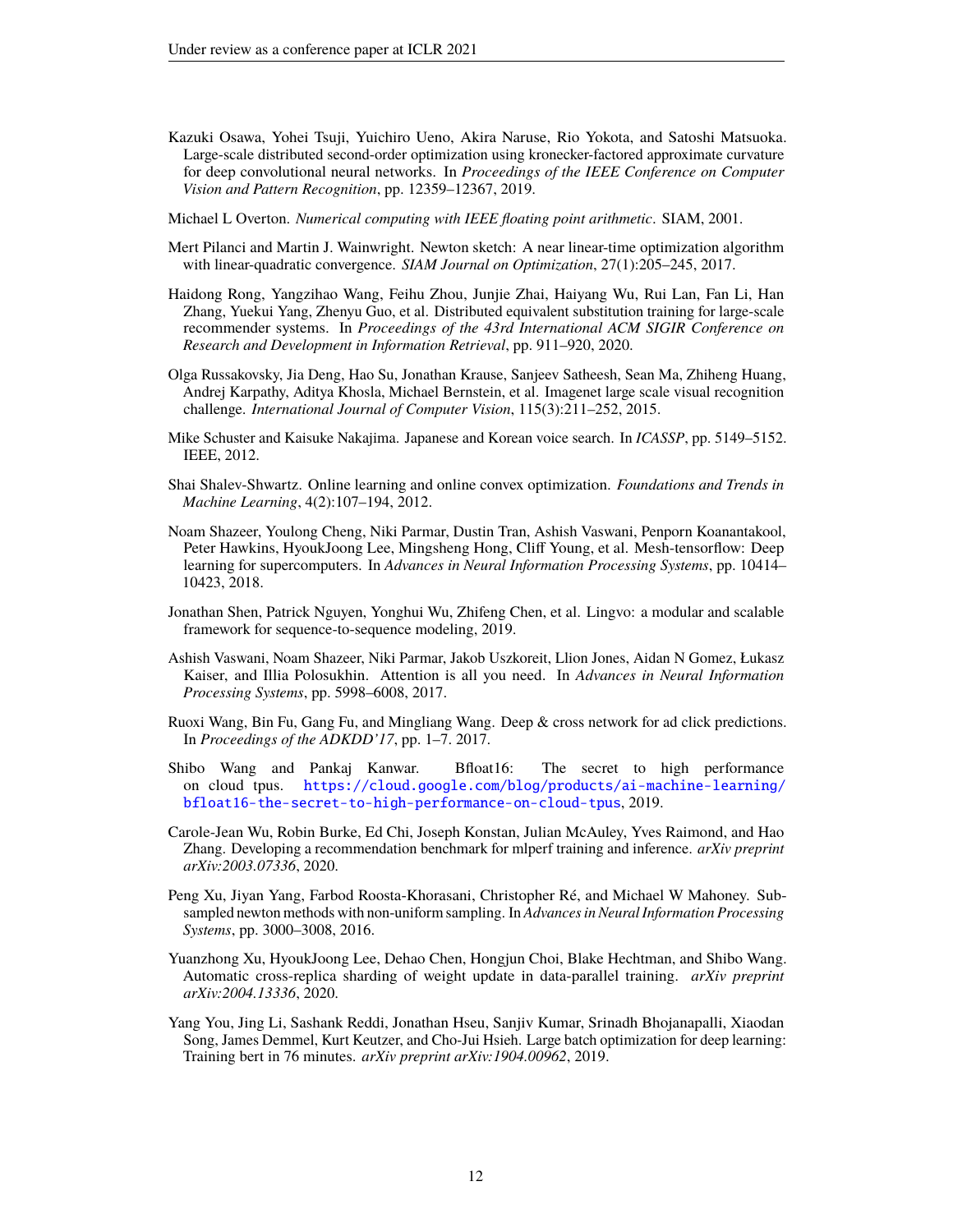## A NOTATION

We use lowercase letters to denote scalars and vectors, and uppercase letters to denote matrices.  $||A||_F$ denotes the Frobenius norm of *A*, i.e.,  $||A||_F^2 = \sum_{i,j} A_{ij}^2$ .  $A \bullet \overline{B}$  denotes the Hadamard or element-wise product of *A* and *B* which have the same shape, so  $C = A \cdot B \iff C_{ij} = A_{ij}B_{ij}$ .  $D^{\odot \alpha}$  is the element-wise power,  $(D^{\odot \alpha})_{ij} = D^{\alpha}_{ij}$ .

We use  $\leq$  to denote the Loewner order: given square symmetric matrices A, B, we write  $A \leq B$  iff *B* − *A* is positive semidefinite (PSD).

Given a symmetric PSD matrix *A*, and  $\alpha \in \mathbb{R}$ ,  $A^{\alpha}$  is defined as follows: let  $A = UDU^{\mathsf{T}}$  be the singular value decomposition of *A*, where *U* is a unitary matrix and *D* is a diagonal matrix (with  $D_{ii} \ge 0$  as *A* is PSD), then  $A^{\alpha} = UD^{\alpha}U^{\dagger}$ , where  $(D^{\alpha})_{ii} = D^{\alpha}_{ii}$ . If  $\alpha < 0$ , this is defined for positive definite matrices only where  $D_{ii} > 0$ matrices only, where  $D_{ii} > 0$ .

We use vec(*A*) to denote the flattening of the  $m \times n$  matrix *A*: if *A* has rows  $a_1, \ldots, a_m$ , then vec(*A*) is the *mn* × 1 column vector vec(*A*) =  $(a_1, \ldots, a_m)^T$ . *A* ⊗ *B* denotes the Kronecker product of two matrices *A* and *B* and we will use the identities  $(A \otimes B)^{\alpha} = A^{\alpha} \otimes B^{\alpha}$  for  $\alpha \in \mathbb{R}$  and of two matrices *A* and *B*, and we will use the identities  $(A \otimes B)^{\alpha} = A^{\alpha} \otimes B^{\alpha}$  for  $\alpha \in \mathbb{R}$ , and  $(A \otimes B) \text{ vec}(C) = \text{ vec}(ACB^T).$ 

## <span id="page-12-0"></span>B Deferred Proofs

Proof (of Lemma [1\)](#page-3-0). Lemma 8 in [Gupta et al.](#page-10-6) [\(2018\)](#page-10-6) shows that  $H_t \le rL_t \otimes I_n$  and  $H_t \le rI_m \otimes R_t$ . By using Ando's inequality [\(Ando et al.,](#page-9-14) [2004\)](#page-9-14), we get

$$
\widehat{H}_t \le r(L_t \otimes I_n)^{1/p} (I_m \otimes R_t)^{1/q}
$$

$$
= r(L_t^{1/p} \otimes I_n)(I_m \otimes R_t^{1/q})
$$

$$
= rL_t^{1/p} \otimes R_t^{1/q},
$$

which concludes the proof.  $\Box$ 

<span id="page-12-1"></span>This lemma immediately allows us to prove a regret bound for Shampoo with extended exponents: THEOREM 3. Assume that the gradients  $G_1, \ldots, G_T$  are matrices of rank at most *r*. Then the regret of Shampoo with extended exponents compared to any  $W^* \in \mathbb{R}^{m \times n}$  is bounded as follows,

$$
\sum_{t=1}^T f_t(W_t) - \sum_{t=1}^T f_t(W^{\star}) \leq \sqrt{2r} D \operatorname{Tr}(L_T^{\frac{1}{2p}}) \operatorname{Tr}(R_T^{\frac{1}{2q}}),
$$

where

$$
L_T = \epsilon I_m + \sum_{t=1}^T G_t G_t^{\mathsf{T}}, \quad R_T = \epsilon I_n + \sum_{t=0}^T G_t^{\mathsf{T}} G_t, \quad D = \max_{t \in [T]} ||W_t - W^{\star}||_2.
$$

and  $1/p + 1/q = 1, p, q \ge 1$ .

Proof. The proof follows the proof of Theorem 7 in [Gupta et al.](#page-10-6) [\(2018\)](#page-10-6). Let  $H_t = L_t^{\frac{1}{2p}} \otimes R_t^{\frac{1}{2q}}$ . Then the update rule of the extended Shampoo algorithm is equivalent to  $w_{t+1} = w_t - \eta H_t^{-1} g_t$ . Since  $0 \le L_1 \le \ldots \le L_T$  and  $0 \le R_1 \le \ldots \le R_T$ , standard properties of the Kronecker product and the operator monotonicity of the function  $x \mapsto x^{\alpha}$  for  $\alpha \leq 1$  (an immediate consequence of Ando's inequality) ensure that  $0 \le H_1 \le \ldots \le H_T$ .

Following the aforementioned proof, we have the regret bound

$$
\sum_{t=1}^{T} f_t(W_t) - \sum_{t=1}^{T} f_t(W^{\star}) \leq \frac{D^2}{2\eta} \operatorname{Tr}(H_T) + \frac{\eta}{2} \sum_{t=1}^{T} ||g_t||_{H_t^*}^2,
$$

where  $D = \max_t ||W_t - W^*||_2$ . Define  $g_t = \text{vec}(G_t)$  and  $\widehat{H}_t = (\epsilon I_m + \sum_{s=1}^t g_s g_s^T)^{1/2}$  $\widehat{H}_t = (\epsilon I_m + \sum_{s=1}^t g_s g_s^T)^{1/2}$  $\widehat{H}_t = (\epsilon I_m + \sum_{s=1}^t g_s g_s^T)^{1/2}$ , then Lemma 1 shows that  $H_t \le \sqrt{r}H_t$ , using operator monotonicity. Using this equation twice, along with Equation (6) from the proof of Theorem 7, we have

$$
\sum_{t=1}^T \|g_t\|_{H_t^*}^2 \leq \sqrt{r} \sum_{t=1}^T \|g_t\|_{\widehat{H}_t^*}^2 \leq 2\sqrt{r} \operatorname{Tr}(\hat{H}_T) \leq 2r \operatorname{Tr}(H_T).
$$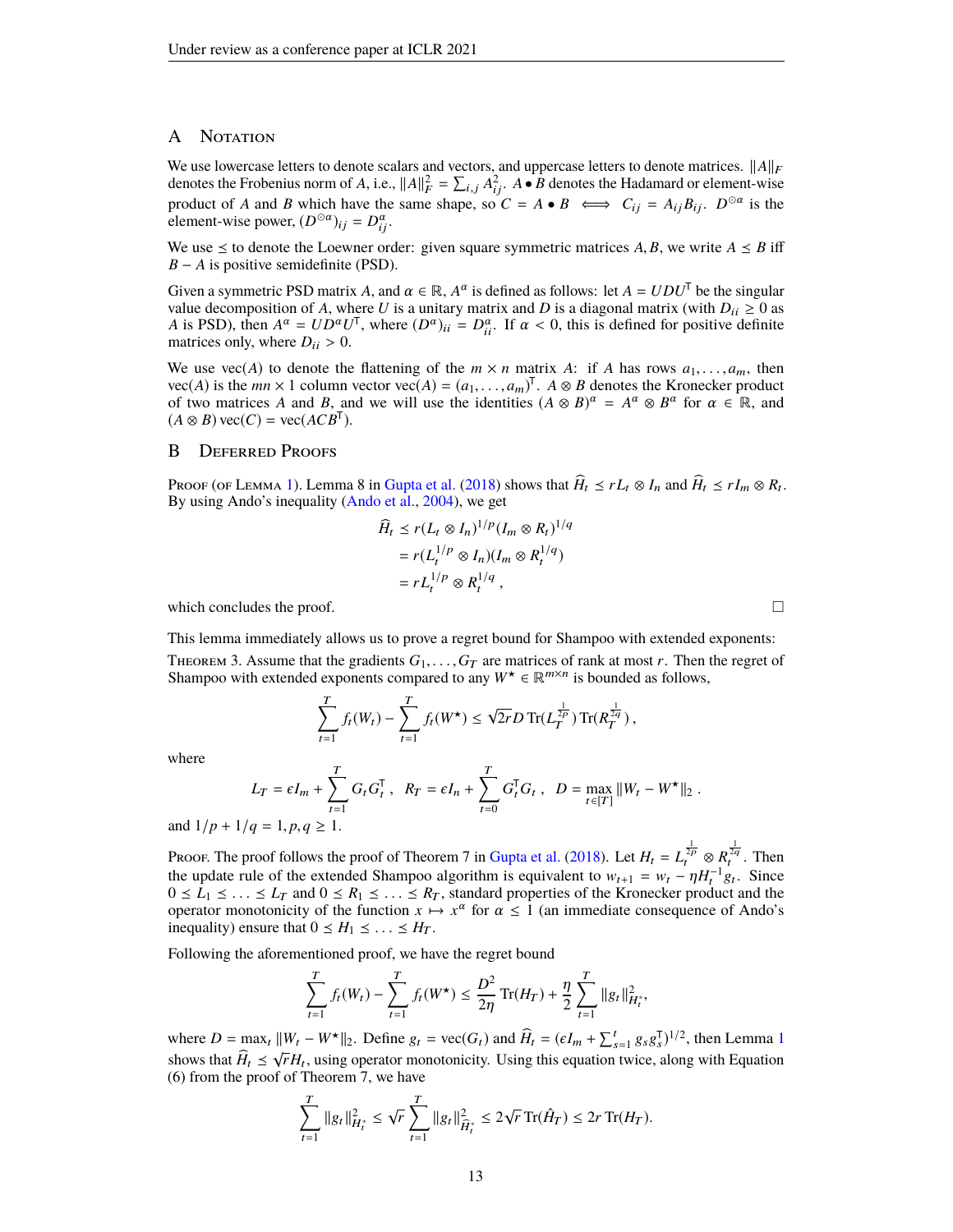This gives us

$$
\sum_{t=1}^{T} f_t(W_t) - \sum_{t=1}^{T} f_t(W^{\star}) \le \frac{D^2}{2\eta} \operatorname{Tr}(H_T) + \eta r \operatorname{Tr}(H_T).
$$

Setting  $\eta = D/$ √  $2r$  and observing that  $\text{Tr}(H_t) = \text{Tr}(L_t^{1/2p}) \text{Tr}(R_t^{1/2q})$  gives us the required bound.  $\square$ Proof (of Lemma [2\)](#page-3-2). Let  $x \in \mathbb{R}^{mk}$ , and  $x = [x_1, x_2, \dots, x_k]$ , where  $x_i \in \mathbb{R}^m$ . Then

$$
x^{\mathsf{T}}\widehat{H}_t x = \epsilon ||x||_2^2 + \sum_{s=1}^t x^{\mathsf{T}} g_s g_s^{\mathsf{T}} x = \epsilon ||x||_2^2 + \sum_{s=1}^t (g_s^{\mathsf{T}} x)^2 = \epsilon ||x||_2^2 + \sum_{s=1}^t \left( \sum_{j=1}^k g_{s,j}^{\mathsf{T}} x_j \right)^2
$$
  
\n
$$
\leq k\epsilon ||x||_2^2 + k \sum_{s=1}^t \sum_{j=1}^k (g_{s,j}^{\mathsf{T}} x_j)^2 = k \sum_{j=1}^k \left( \epsilon ||x_j||_2^2 + \sum_{s=1}^t x_j^{\mathsf{T}} g_{s,j} g_{s,j}^{\mathsf{T}} x_j \right)
$$
  
\n
$$
= k \sum_{j=1}^k x_j^{\mathsf{T}} \left( \epsilon I_m + \sum_{s=1}^t g_{s,j} g_{s,j}^{\mathsf{T}} \right) x_j = k \sum_{j=1}^k x_j^{\mathsf{T}} B_t^{(j)} x_j = k x^{\mathsf{T}} B_t x.
$$

Here we used the inequality  $\left(\sum_{j=1}^k \alpha_j\right)^2 \le k \sum_{j=1}^k \alpha_j^2$ , which follows from the convexity of  $x \mapsto x^2$ (or from the fact that variance of a random variable is non-negative).

This lemma once again allows us to prove a regret bound, exactly following the proof of the regret bound above:

<span id="page-13-1"></span>THEOREM 4. Assume that the gradients are  $g_1, \ldots, g_T \in \mathbb{R}^{mk}$ , and let  $g_i = [g_{i,1}, \ldots, g_{i,k}]$  where  $g_{i,j} \in \mathbb{R}^m$ . Then the regret of Shampoo with blocking compared to any  $w^* \in \mathbb{R}^{mk}$  is bounded as follows: follows:

$$
\sum_{t=1}^{T} f_t(w_t) - \sum_{t=1}^{T} f_t(w^*) \leq \sqrt{2k} D \sum_{j=1}^{k} \text{Tr} \left( \left( \epsilon I_m + \sum_{t=1}^{T} g_{t,j} g_{t,j}^{\mathsf{T}} \right)^{\frac{1}{2}} \right).
$$

<span id="page-13-0"></span>The two regret bounds can be combined to show that Shampoo with both extensions also converges.

### C Comparison with K-FAC

K-FAC is a natural gradient algorithm, and approximates the curvature of the loss using the Fisher Information Matrix:

$$
\mathbf{F} = \underset{p(x|\theta)}{\mathbb{E}} \left[ \nabla \log p(x|\theta) \, \nabla \log p(x|\theta)^\mathsf{T} \right] = \underset{p(x|\theta)}{\mathbb{E}} \left[ g_{p(x|\theta)} \, g_{p(x|\theta)}^\mathsf{T} \right].
$$

For a fully connected layer with  $W \in \mathbb{R}^{m \times n}$ , where  $Wx = s$ , the gradient for the layer  $G_t \in \mathbb{R}^{m \times n}$  can be written via the chain rule as  $G_t = \nabla_s \ell(s_t, y_t) x^{\mathsf{T}}$  and in vectorized form as:  $\nabla_s \ell(s_t, y_t) \otimes x$ . We can then write the Fisher information matrix as: then write the Fisher information matrix as:

$$
\mathbf{F} = \underset{p(x|\theta)}{\mathbb{E}} \left[ (\nabla_s \ell(s_t, y_t) \otimes x) (\nabla_s \ell(s_t, y_t) \otimes x)^{\mathsf{T}} \right]
$$
  
= 
$$
\underset{p(x|\theta)}{\mathbb{E}} \left[ (\nabla_s \ell(s_t, y_t) \nabla_s \ell(s_t, y_t)^{\mathsf{T}}) \otimes (x_t x_t^{\mathsf{T}}) \right].
$$

Assuming independence between  $\nabla_s \ell(s_t, y_t)$  and *x*, K-FAC rewrites the Fisher in tractable form as:

$$
\mathbf{F} \approx \mathbb{E}\left[ (\nabla_s \ell(s_t, y_t) \nabla_s \ell(s_t, y_t)^T) \right] \otimes \mathbb{E}\left[ x_t x_t^T \right].
$$

If we let  $D = \mathbb{E}\left[ (\nabla_s \ell(s_t, y_t) \nabla_s \ell(s_t, y_t)^\mathsf{T}) \right]$  and  $X = \mathbb{E}\left[ x_t x_t^\mathsf{T} \right]$ , the update rule then becomes:

$$
W_{t+1} \approx W_t - \eta D^{-1} G_t X^{-1}.
$$

We note some of the differences and similarities between the two updates here. KFAC preconditioners use exponent of −1 (as original Fisher is inverted) whereas Shampoo uses −1/2*p* where *p* is the rank of the tensor. KFAC computes statistics based on gradients with labels sampled from the model's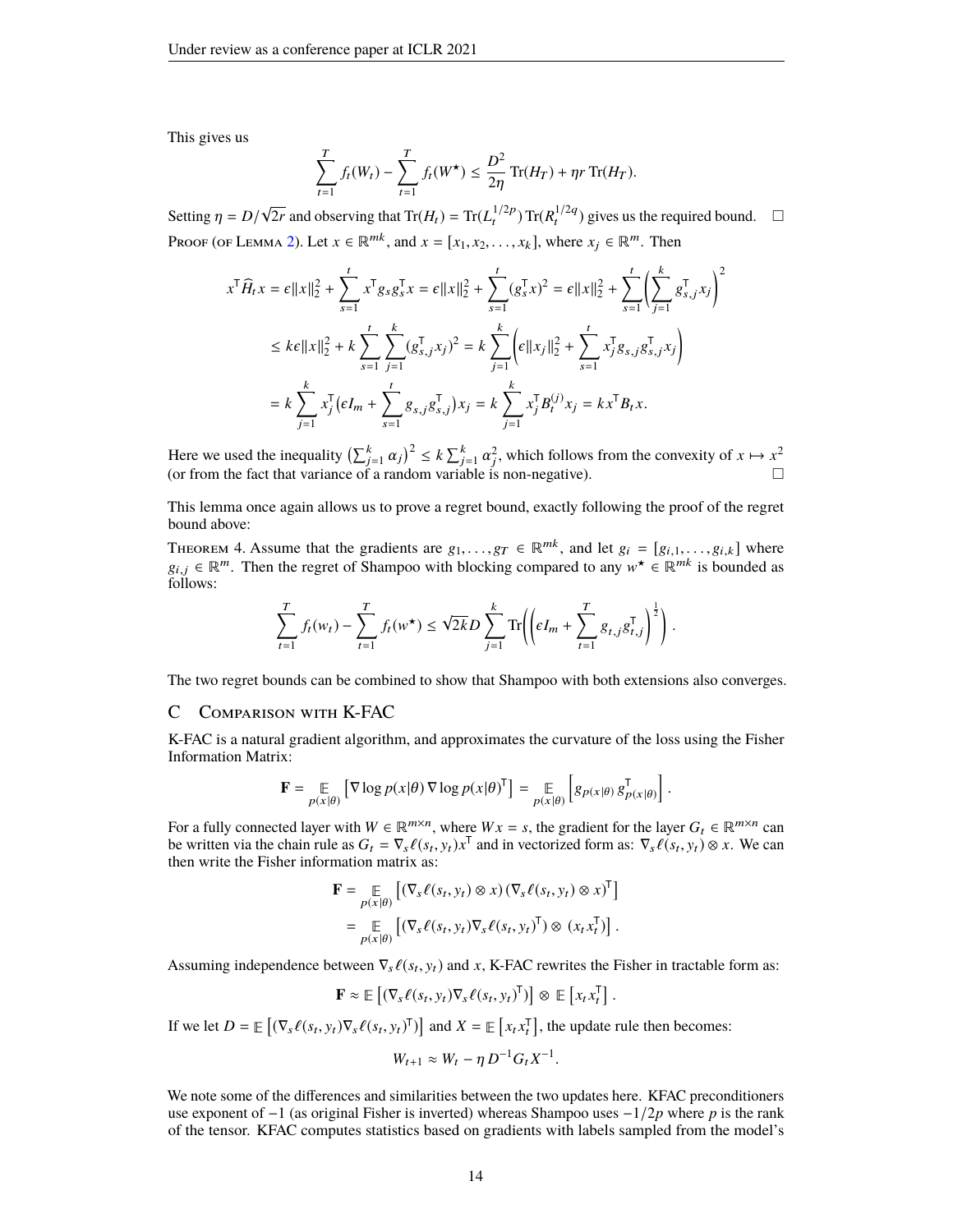predictive distribution (hence requiring strictly more computation) where as Shampoo relies on the gradient of the mini-batch.

Now we can compute each term in the Shampoo preconditioners as:

$$
G_t G_t^\mathsf{T} = \nabla_s \ell(s_t, y_t) x_t^\mathsf{T} x_t \nabla_s \ell(s_t, y_t)^\mathsf{T} = ||x_t||_2^2 \nabla_s \ell(s_t, y_t) \nabla_s \ell(s_t, y_t)^\mathsf{T};
$$
  
\n
$$
G_t^\mathsf{T} G_t = x_t \nabla_s \ell(s_t, y_t)^\mathsf{T} \nabla_s \ell(s_t, y_t) x_t^\mathsf{T} = ||\nabla_s \ell(s_t, y_t)||_2^2 x_t x_t^\mathsf{T}.
$$

 $G_t^{\mathsf{T}} G_t = x_t \nabla_s \ell(s_t, y_t)^{\mathsf{T}} \nabla_s \ell(s_t, y_t) x_t^{\mathsf{T}} = ||\nabla_s \ell||$ <br>Dividing by the scale, and taking expectations on both sides:

$$
\mathbb{E}\left[\frac{G_t G_t^{\mathsf{T}}}{\|x_t\|_2^2}\right] = \mathbb{E}\left[\nabla_s \ell(s_t, y_t) \nabla_s \ell(s_t, y_t)^{\mathsf{T}}\right] = D;
$$
\n
$$
\mathbb{E}\left[\frac{G_t^{\mathsf{T}} G_t}{\|\nabla_s \ell(s_t, y_t)\|_2^2}\right] = \mathbb{E}\left[x_t x_t^{\mathsf{T}}\right] = X.
$$

This shows that K-FAC preconditioners are closely related to Shampoo preconditioners, especially when one uses the empirical Fisher [\(Kunstner et al.,](#page-10-17) [2019\)](#page-10-17).

The main difficulty in implementing K-FAC on a model is that current optimizer APIs make it difficult to send additional information such as  $||x_t||_2^2$ ,  $||\nabla_s \ell(s_t, y_t)||_2^2$  to the optimizer, so K-FAC implementations have to register the structure of each layer. Moreover, due to the dependence of implementations have to register the structure of each layer. Moreover, due to the dependence of K-FAC on the structure of the network, it is difficult to implement standard operators like batch norm, weight norm, layer norm, etc., which are prevalent in the tasks and models we considered. For example, if we write a fully connected layer with weight norm as  $s = Wx/||W||$ , then the gradient

$$
G_t = \frac{1}{\|W\|} \nabla_s \ell(s_t, y_t) x^{\mathsf{T}} - \frac{\nabla_s \ell(s_t, y_t)^{\mathsf{T}} W x}{\|W\|^3} W,
$$

so rewriting  $\mathbb{E}[\text{vec}(G_t)\text{vec}(G_t)^T]$  as a Kronecker product is not an easy task.

The similarity between K-FAC and Shampoo preconditioners also allows us to use techniques explored by the K-FAC community for Shampoo. One of the extensions for KFAC is the E-KFAC algorithm [\(George et al.,](#page-9-15) [2018\)](#page-9-15) which constructs a better approximation of the Fisher matrix by using the eigenbasis computed from the Kronecker approximation, but rescaling the eigenvalues to match the diagonal of the Fisher matrix in this eigenbasis. This method produces a provably better approximation, and can immediately be applied to Shampoo too with a simple modification:

Let  $\hat{H}_t \approx L_t^{1/2} \otimes R_t^{1/2}$ . Let the singular value decompositions of the factors be  $L_t^{1/2} = UDU^{\mathsf{T}}$  and  $R_t^{1/2} = V D' V^{\mathsf{T}}$ . The  $L_t^{1/2} \otimes R_t^{1/2} = (U \otimes V)(D \otimes D')(U \otimes V)^{\mathsf{T}}$ . Now the EKFAC correction replaces  $\overline{D} \otimes D'$  by the optimal diagonal

$$
\Lambda = \text{diag}((U \otimes V)^{\mathsf{T}} \hat{H}_t (U \otimes V))
$$
\n
$$
= \epsilon I + \sum_{s=1}^t \text{diag}((U \otimes V)^{\mathsf{T}} \text{vec}(G_s) \text{vec}(G_s)^{\mathsf{T}} (U \otimes V))
$$
\n
$$
= \epsilon I + \sum_{s=1}^t \text{diag}(\text{vec}(U^{\mathsf{T}} G_s V) \text{vec}(U^{\mathsf{T}} G_s V)^{\mathsf{T}})
$$
\n
$$
= \epsilon I + \sum_{s=1}^t \text{vec}(U^{\mathsf{T}} G_s V)^{\odot 2},
$$

Thus we can approximately compute  $\Lambda_{t+1} \approx \Lambda_t + (U^{\mathsf{T}} G_t V)^{\odot 2}$ , and the new update becomes:  $W_{t+1} = W_t - \eta_t U (\Lambda_t^{-1/2} \bullet (\dot{U}^T G_t V)) V^T$ . This technique does have the disadvantage that it requires computing the singular value decompositions (which we already observed are much slower than coupled Newton iterations), and doubles the number of matrix multiplications in the preconditioned gradient computation. At this time our experiments did not show significant improvements over the standard Shampoo implementation, but we plan to explore this further.

#### <span id="page-14-0"></span>D SHAMPOO FOR EMBEDDING LAYERS

In modern networks, embedding layers are usually very large, and even computing the left preconditioner as described in Section [3.1](#page-3-1) can be prohibitively expensive. However we can take advantage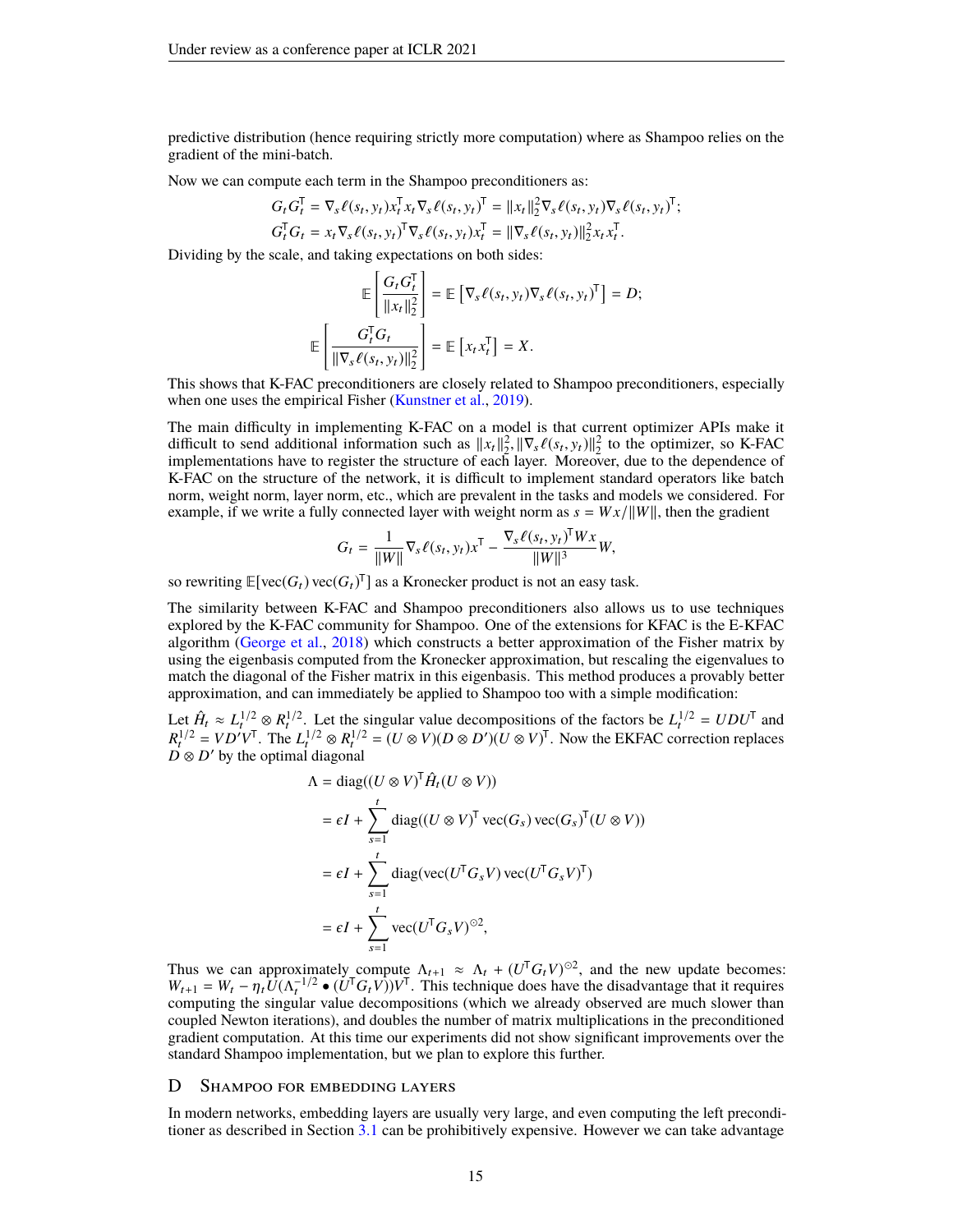of the fact that the inputs to the network are very sparse, and use this to reduce the computation significantly.

Let our input example to such a network consist of a set of categorical features: each feature such as user language, user country etc consists of one out of a set of options. Then the output of the embedding layer is the concatenation of the embeddings for each such feature. If the embeddings are of width *d* and there are *N* such embeddings, then the embedding layer is  $W \in \mathbb{R}^{d \times N}$ . The input can be represented as  $x \in \mathbb{R}^{N \times m}$ , where *m* is the number of categorical features, and each column is one-hot: if the *k*-th feature is  $x(k)$ , then  $x_{jk} = \delta_{j,x(k)}$ . The output of the layer is  $y = Wx$ .

Now  $G = \nabla_W \ell = \nabla_y \ell x^{\mathsf{T}}$ , so  $GG^{\mathsf{T}} = \nabla_y \ell x^{\mathsf{T}} x \nabla_y \ell^{\mathsf{T}}$ . But  $x^{\mathsf{T}} x = \mathbf{I}_m$ , so  $GG^{\mathsf{T}} = \nabla_y \ell \nabla_y \ell^{\mathsf{T}}$ . Thus we can compute the preconditioner for *W* by computing it on the output of the embedding layer, and this is a much smaller computation since y is of dimension  $b \times m$ , this computation is  $O(d^2m)$  rather than  $O(d^2N)$ . Note that sparse multiplication would also be  $O(d^2m)$ , but accelerators usually implement sparse operations by densifying the tensors.

If each column of *x* is multi-hot, as is the case when the features are words and their embeddings are averaged, *x* T *x* is a diagonal matrix, where each diagonal entry is a function of the number of ones in each column of *x*. Computing  $GG^{\mathsf{T}} = \nabla_{\mathbf{y}} \ell(x^{\mathsf{T}} x) \nabla_{\mathbf{y}} \ell^{\mathsf{T}}$  is still  $O(d^2m) \ll O(d^2N)$ .

# <span id="page-15-0"></span>E A coupled Newton iteration for computation of inverse *p*-th roots

The Newton method for solving the matrix equation  $X^{-p} - A = 0$  produces the iteration  $X_{k+1} =$  $\frac{1}{p}[(p+1)X_k - X_k^{p+1}]$  $\frac{p+1}{k}A$ , where we take  $X_0 = \frac{1}{c}I$ . This iteration satisfies  $X_k \to A^{-1/p}$  as  $k \to \infty$ , but it is not numerically stable. Introducing the matrix  $M_k = X_k^p$  $\int_k^p A$ , we get

$$
X_{k+1} = X_k \bigg( \frac{(p+1)I - M_k}{p} \bigg), \qquad X_0 = \frac{1}{c} I,
$$

and

$$
M_{k+1} = X_{k+1}^P A = \left(\frac{(p+1)I - M_k}{p}\right)^P X_k^P A = \left(\frac{(p+1)I - M_k}{p}\right)^P M_k, \qquad M_0 = \frac{1}{c^P} A,
$$

since  $X_k$ ,  $M_k$  and A commute with each other. This is the coupled Newton iteration for computing inverse *p*-th roots, and was shown to be numerically stable in [\(Guo & Higham,](#page-10-11) [2006;](#page-10-11) [Iannazzo,](#page-10-12) [2006\)](#page-10-12).

We implemented the following optimizations to the coupled Newton iteration method:

- *Warm Start*: The coupled Newton iteration to compute *G* −1/p *Warm Start*: The coupled Newton iteration to compute  $G^{-1/p}$  starts with  $X = I, M = G$  and maintains the invariant  $M = X^p G$  while driving  $M \to I$ , resulting in  $X \to G^{-1/p}$ . We need to find the *p*-th root of a sequence  $G_t$ , so we instead set  $X = G_t^{-1/p}$ ,  $M = X^p G_{t+1}$ ; since the difference between  $G_t$  and  $G_{t+1}$  is small, this ensures that M is already close to I. In our difference between  $G_t$  and  $G_{t+1}$  is small, this ensures that *M* is already close to *I*. In our experiments warmstart improves convergence (by upto 4x fewer steps).
- *Projecting top singular values*: In practice our  $G_t$  matrices have large condition numbers, which sometimes leads to inaccurate results. As a rule of thumb, computing  $G^{-1/p}$  leads to a loss of log<sub>2</sub>( $\frac{1}{p}$  $\kappa(G)$ **)** bits of precision [\(Overton,](#page-11-15) [2001\)](#page-11-15), where  $\kappa(G)$  is the condition number of the *G*. However we also find that usually there is a sharp falloff within the first few singular values, so in order to reduce the condition number, we project away the largest singular values, since these are the least important after taking inverses. We find the top- $k$  singular values  $\lambda_1, \ldots, \lambda_k$  and their associated singular vectors using a standard iterative method, and replace each with  $\lambda_{k+1}$ . This produces a better approximation than adding  $\epsilon I$  to each  $G_t$ : the latter can wash out the smallest (and most crucial) singular values, see Fig. [7](#page-18-0) where the smallest singular value for a layer can be as small as  $10^{-10}$  to  $10^{-6}$  during the course of optimization.
- *Dynamic tuning of projection*: We dynamically tune the number of singular values we need to project in the previous step, by computing the condition number  $\kappa(G_t)$  and using it to estimate the smallest singular value of  $G_{t+1}$  as  $\lambda_{\text{max}}(G_{t+1})/\kappa(G_t)$ . We then keep projecting out singular values of  $G_{t+1}$  until we get an acceptable condition number.
- *Correcting for projection*: If  $G_t = \sum_i \lambda_i \mathbf{v}_i \mathbf{v}_i^{\mathsf{T}}$ , then  $G_t^{-1/p} = \sum_i \lambda_i^{-1/p} \mathbf{v}_i \mathbf{v}_i^{\mathsf{T}}$ . Projection above means replacing  $\lambda_1, \ldots, \lambda_k$  by  $\lambda_{k+1}$ , but since we have already computed the corresponding **v**<sub>1</sub>, . . . **v**<sub>k</sub>, we correct the approximate *p*-th root by adding  $\sum_{i=1}^{k} (\lambda_i^{-1/p})$  and effect but adding it is a straightforward modification (details de  $\lambda_{i}^{-1/p} - \lambda_{k+1}^{-1/p}$  $\sum_{k+1}^{-1/p}$ )**v**<sub>i</sub>**v**<sub>i</sub><sup>T</sup>. This is a small effect, but adding it is a straightforward modification (details deferred to Appendix [E\)](#page-15-0).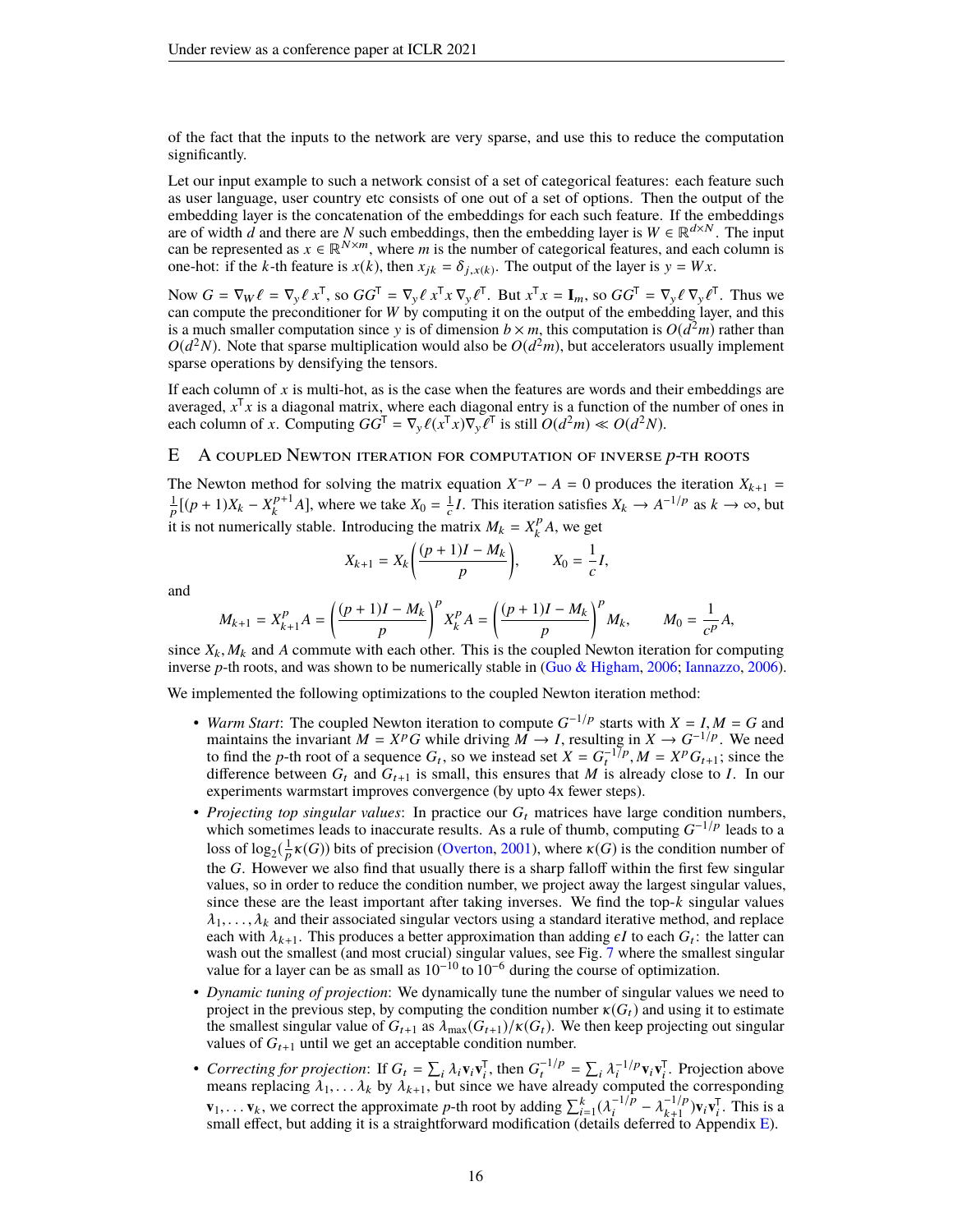```
1: procedure MaxSV(G)
  2: Parameters: \epsilon > 0, n_{\text{step}}<br>3: \mathbf{v} \in \mathbb{R}^n, where \mathbf{G} \in \mathbb{R}^{n \times n}3: \mathbf{v} \in \mathbb{R}^n, where \mathbf{G} \in \mathbb{R}^{n \times n}4: i = 0, error = \infty, \lambda = 0<br>5: while i < n_{\text{sten}} and error
  5: while i < n_{step} and error > \epsilon do<br>6: \hat{\mathbf{v}} = \mathbf{v}/||\mathbf{v}||\hat{\mathbf{v}} = \mathbf{v}/\|\mathbf{v}\|7: \mathbf{v} = \mathbf{G}\mathbf{\hat{v}}8: \lambda_{\text{old}} = \lambda; \lambda = \hat{\mathbf{v}}^{\mathsf{T}} \mathbf{v}9: error = |\lambda - \lambda_{old}|; i = i + 110: return \lambda, v/\|\mathbf{v}\|11:
12: procedure Project(G, κ (optional), \kappa_d (optional), n<sub>proj</sub> (optional))<br>13: i = 0i = 014: \Delta = 015: \lambda, v = MAXSV(G)<br>16: \lambda_{\text{max}} = \lambda16: \lambda_{\text{max}} = \lambda<br>17: while \lambda >17: while \lambda > \frac{\kappa_d}{\kappa} \lambda_{\text{max}} or i < n_{\text{proj}} do
18: G = G -\lambda v v^T19: \Delta = \Delta + \mathbf{v}\mathbf{v}^{\mathsf{T}}20: \lambda, v = MaxSV(G)<br>21: i = i + 1i = i + 122: return G + \lambda \Delta23:
24: procedure COUPLEDITERATION(G, p \in \mathbb{N}, X (optional), \kappa (optional))
25: Parameters: \epsilon > 0, \kappa_d, n<sub>proj</sub><br>26: Outputs: G^{-1/p}26: Outputs: G−1/p
27: G = PROJECT(G, \kappa, \kappa_d, n_{\text{proj}})<br>28: \alpha = -\frac{1}{n}28: \alpha = -\frac{1}{p}29: if X is provided then
30: \mathbf{M} = \mathbf{X}^p \mathbf{G}31: else
32: z = \frac{1+p}{2\|\mathbf{G}\|_F}1+p33: \mathbf{X} = \frac{1}{z^{\alpha}} \mathbf{I}34: \mathbf{M} = \mathbf{\tilde{z}}\mathbf{G}35: while \|\mathbf{M} - \mathbf{I}\|_{\infty} > \epsilon do<br>36: M<sub>1</sub> = (1 - \alpha)\mathbf{I} + \alpha\mathbf{M}M_1 = (1 - \alpha)I + \alpha M37: X = XM<sub>1</sub>
38: M = M_1^p M39: return X
```
**Algorithm I** A coupled Newton iteration procedure for computing inverse *p*-th roots of a PSD matrix, with warm start and singular value projection

#### F IMPLEMENTATION DETAILS OF SHAMPOO

Our implementation of the Shampoo algorithm for fully-connected layers is described in Algorithm [II.](#page-17-2) The algorithm can use heavy-ball momentum for its updates, as well an exponential moving average over the preconditioners, like Adam. The configuration parameter  $\tau_1$  denotes the number of steps between subsequent fetches of the latest available preconditioner by the accelerator.  $\tau_1$  must be set sufficiently high so that there is enough time for the CPU to complete the computation of the preconditioner asynchronously and pipeline it efficiently, but otherwise its setting does not have a significant effect on convergence. The configuration parameter  $\tau_2$  (default value = 1) determines the frequency of gathering gradient statistics - we update  $L_t$ ,  $R_t$  every  $\tau_2$  steps only for efficiency.

F.1 COMPUTATION COST OF SHAMPOO

<span id="page-16-0"></span>We capture the computational and memory complexity under various schemes described in Section [3.1](#page-3-1) of handling large layers in Table [2.](#page-17-1)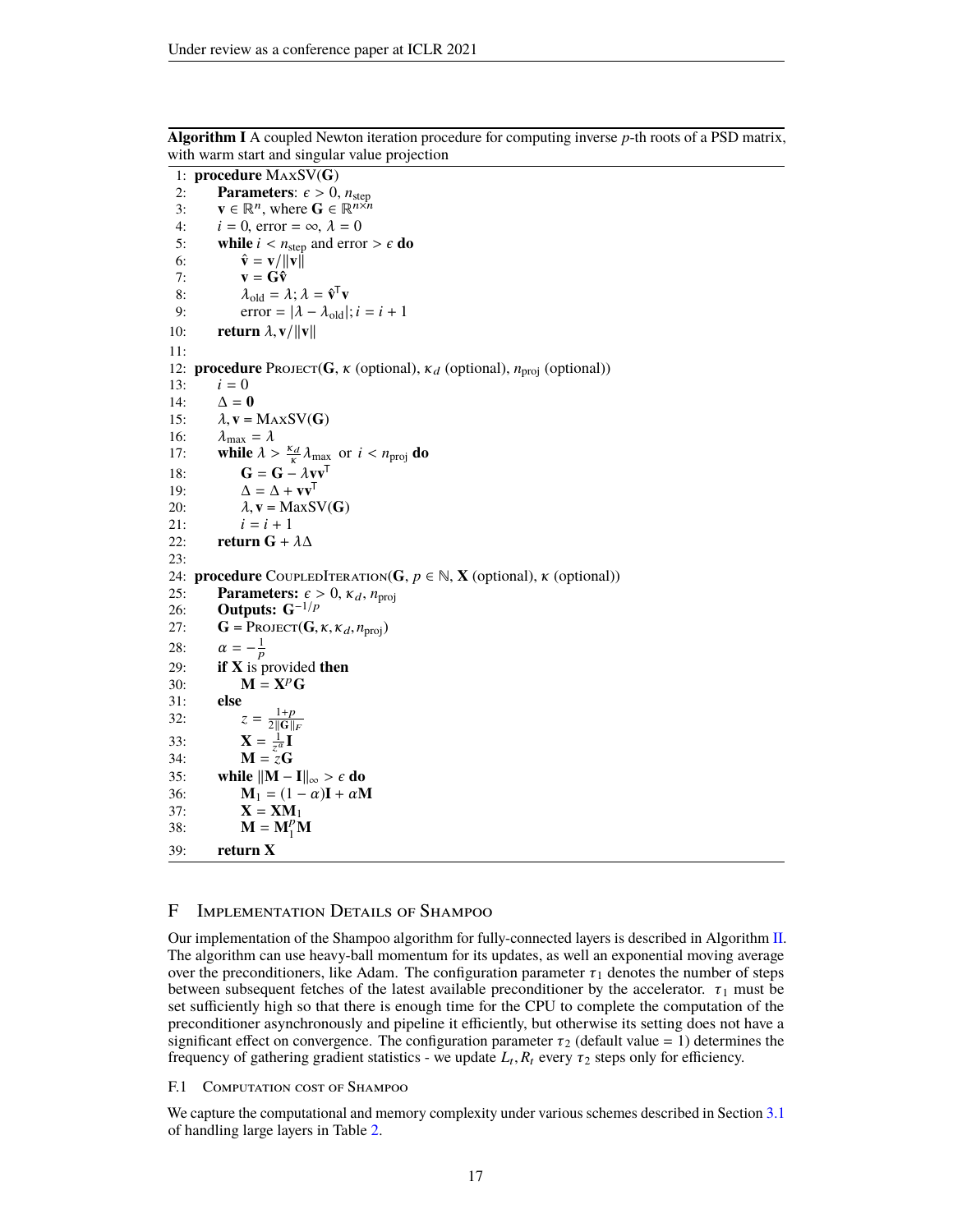<span id="page-17-0"></span>

Figure 6: Benchmarks on computing inverse-pth root for statistics of varying dimensions (left), and the condition numbers for  $L_t$  of a layer in the transformer model over time (right). We find that the coupled Newton iteration method can effectively utilize the CPUs and give large walltime improvements compared to SVD (that relies on bidiagonal divide-and-conquer). These were measured without warmstart which provides additional speedup of upto 4x by reducing the number of iterations to the solution.These were measured on Intel Skylake CPUs. Note that since ~  $\log_2(\frac{1}{p}\kappa(L_t))$  bits of precision are lost in computing *p*-th roots, 64-bit arithmetic becomes necessary.

#### <span id="page-17-2"></span>**Algorithm II** Sketch of the Shampoo algorithm

1: **parameters:** learning rate  $\eta_t$ , momentum:  $\beta_1$ ,  $\beta_2$ 2: **for**  $t = 1, \ldots, T$  **do**<br>3: Receive stochas 3: Receive stochastic gradients  $G_t$  for each layer<br>4: **if**  $t \, \%$   $\tau_2 = 0$  **then** 4: **if**  $t \% \tau_2 = 0$  **then**<br>5: **if**  $\beta_2 < 1$  **then** 5: **if** *β*<sub>2</sub> < 1 **then**<br>
6: *L*<sub>t</sub> ← *β*<sub>2</sub> *L*<sub>t−τ<sub>2</sub></sub> + (1 − *β*<sub>2</sub>) *G*<sub>t</sub> *G*<sub>t</sub><br>
7: *R*<sub>t</sub> ← *β*<sub>2</sub> *R*<sub>t−τ<sub>2</sub></sub> + (1 − *β*<sub>2</sub>) *G*<sub>t</sub><sup>T</sup>*G*<sub>t</sub> 8: **else** 9:  $L_t \leftarrow L_{t-\tau_2} + G_t G_t^{\mathsf{T}}$ 10:  $R_t \leftarrow R_{t-\tau_2} + G_t^{\mathsf{T}} G_t$ 11:  $D_t \leftarrow D_{t-1} + G_t \bullet G_t$ 12:  $M_t$  ←  $\beta_1 M_{t-1} + (1 - \beta_1) D_t^{\odot -1/2} \bullet G_t$ 13: **if**  $t \% \tau_1 = 0$  **then** 14: Gather preconditioners  $L_{t-\tau}^{-1/4}$  $\frac{-1}{4}$ , *R*<sup>-1/4</sup><br>  $\frac{(t-\tau_1)}{(t-\tau_1)}$  $\frac{(-1)^4}{(t-\tau_1)}$  from CPUs 15: Send  $L_t$ ,  $R_t$  to CPU host to compute  $L_t^{-1/4}$ ,  $R_t^{-1/4}$ 16: **if**  $t > \tau_1$  **then**<br>
17:  $P_t \leftarrow \beta_1 P_{t-1} + (1 - \beta_1) L_t^{-1/4} G_t R_t^{-1/4}$ <br>
18:  $\eta_t \leftarrow \eta_0 ||M_t||_F / ||P_t||_F$ <br>
19:  $W_t = W_{t-1} - \eta_t P_t$ 20: **else** 21:  $\eta_t \leftarrow \eta_0$ 22:  $\ddot{W}_t = \ddot{W}_{t-1} - \eta_t M_t$ 

# G Further Details on Experiments

<span id="page-17-1"></span>*Layer wise learning rates.* As seen in Fig. [7](#page-18-0) the step size scale for each layer is dependent on the operator norm of the preconditioners (inverse-pth root of the smallest singular value of the statistics

| Type                                        | <b>COMPUTATION</b> | <b>MEMORY</b>           |
|---------------------------------------------|--------------------|-------------------------|
| All preconditioner $W_t$ : [n, m]           | $O(n^2m + m^2n)$   | $\overline{O(n^2+m^2)}$ |
| Left only preconditioner for $W_t$ : [n, m] | $O(n^2m)$          | $O(n^2)$                |
| Preconditioner: block size <i>b</i>         | O(mnb)             | O(mn)                   |

Table 2: Computational and memory complexity of variants of Shampoo.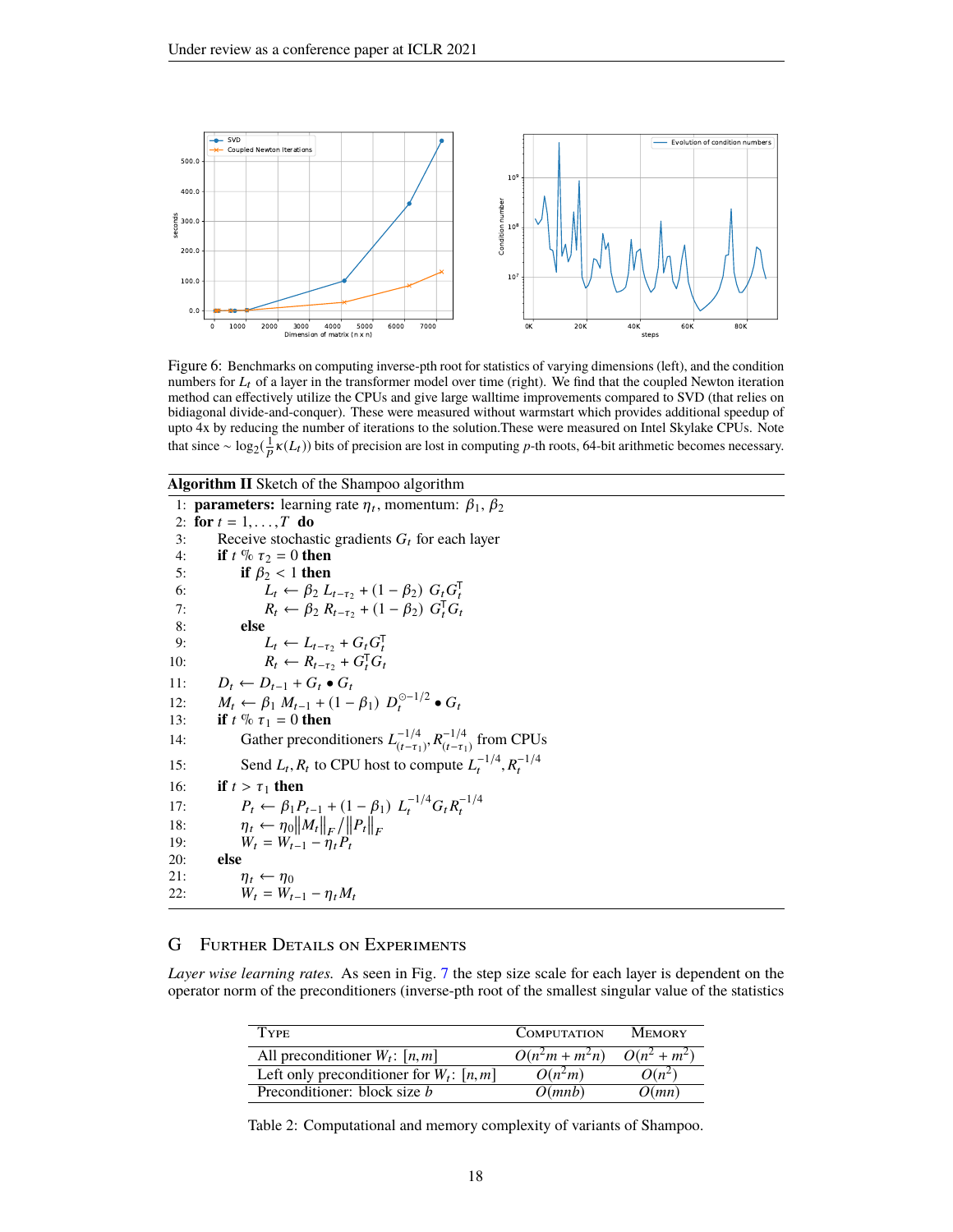matrix) has large spread in its range which results in optimization instabilities in practice. Moreover, as statistics as well as preconditioner computation are amortized across many steps the norm does not grow at every step. Hence, we rely on a learning rate schedule based on the update directions of a well tuned first order optimizer (in our experiments we use diagonal AdaGrad for Transformers in machine translation, as well as Criteo, layer-wise scaling heuristic proposed in LARS/LAMB optimizer, where each layer's learning rate is set to be  $\|W_t\|_F / \|G_t\|_F$  for BERT and ResNet training. For example, when used with diagonal AdaGrad: Shampoo is used to determine the direction of the update, and AdaGrad to determine its magnitude.

This procedure termed Grafting in [\(Agarwal et al.,](#page-9-16) [2020\)](#page-9-16) allows us to bootstrap a reasonable learning rate schedule for a specific problem that is well tuned, and study the effect of preconditioned gradient directions in isolation. The weight matrix  $W_t$  is updated as  $W_t = W_{t-1} - A_t \hat{S}_t$ , where:

$$
D_t = \sum_{s=1}^t G_s \bullet G_s; \quad A_t = \eta_0 \left\| D_t^{0-1/2} \bullet G_t \right\|_F
$$
 (Adagrad magnitude)  

$$
\hat{\mathbf{S}}_t = \frac{L_t^{-1/4} G_t R_t^{-1/4}}{\left\| L_t^{-1/4} G_t R_t^{-1/4} \right\|_F}
$$
 (Shampoo direction).

<span id="page-18-0"></span>

Figure 7: Minimum (dashed) and maximum (solid) singular values for statistics matrices of the embedding, softmax and intermediate attention query projection layers.

#### G.1 TRANSFORMER MODEL ON WMT'14  $EN \rightarrow FR$

For all optimizers, we make use of a warmup schedule where the learning rate is increased from 0.0 to *η* over 40k steps. For the smaller transformer experiments, we use a quadratic warmup, and for the larger transformer experiments we use a linear warmup. We found that quadratic warmup improves all optimizers equally and provides a better log-perplexity. For the Adam optimizer experiments, we use a learning rate decay schedule of the form  $\eta_t = \eta \sqrt{d/t}$ , following the suggestion of [Vaswani et al.](#page-11-0) [\(2017\)](#page-11-0). For the smaller Transformer experiments, we tuned the hyperparameters for each algorithm over 100 trials. We took the best settings for the momentum and second-moment parameters, and tuned the learning rates until either the model became unstable, or did not increase performance. For Shampoo, we used a per layer learning rate derived from Ada[G](#page-16-0)rad (see Appendix  $\overline{G}$  for details), and found that for the exact same hyperparameter settings as AdaGrad, Shampoo provides a modest improvement in performance. Moreover, Shampoo allows for larger learning rates than AdaGrad does, as shown in Fig. [4a.](#page-7-1)

# G.2 Step time for BERT-Large

Our current implementation showed a 14% increase in step time for BERT-Large, nearly wiping out all the gains from reduced number of steps  $(16\%)$ . We note that due amount of resources it would require to tune BERT, we used Shampoo with exact same hyper-parameters as LAMB with grafting to understand the effect of preconditioner. Moreover, step time can be optimized considerably as the current implementation is not heavily optimized. For example, larger batch sizes help amortize the preconditioning overhead, and reduce overall wall time to reach the same accuracy. Furthermore,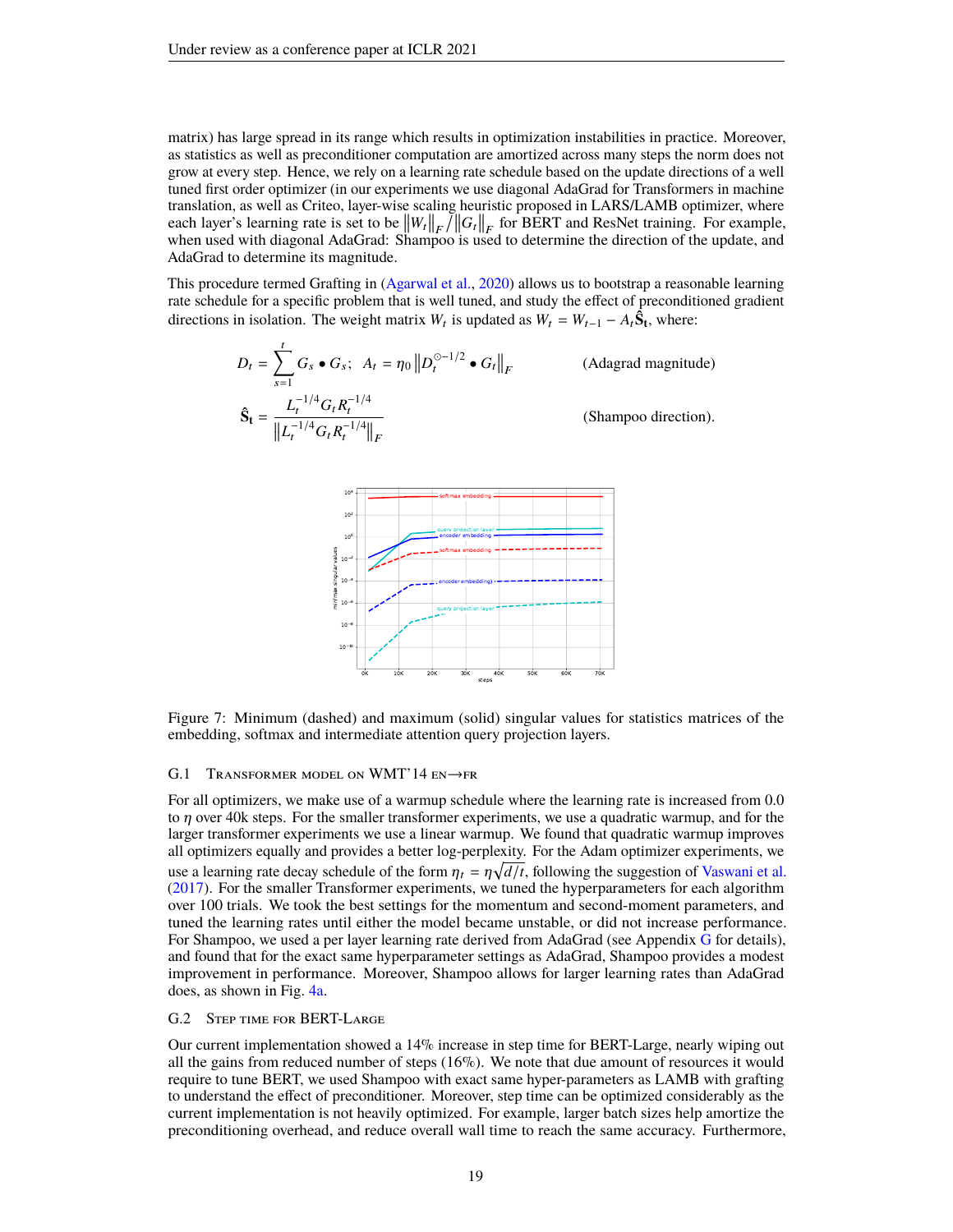| EXPERIMENT (TPU CORES) | OPTIMIZER                  | Ватсн                   | <b>OPTIMIZER PARAMETERS</b>                                                                                                                                                     | <b>WARMUP</b>                       |
|------------------------|----------------------------|-------------------------|---------------------------------------------------------------------------------------------------------------------------------------------------------------------------------|-------------------------------------|
| Transformer (32)       | Adam<br>Adagrad<br>Shampoo | 1536<br>1536<br>1536    | $\eta = 0.000225, \beta_1 = 0.9, \beta_2 = 0.98$<br>$\eta = 0.125, \beta_1 = 0.95$<br>$\eta = 0.225, \beta_1 = 0.95, \kappa = 500$<br>$\tau_1 = 1000, \tau_2 = 1$               | 40k steps<br>40k steps<br>40k steps |
| Transformer-Big (32)   | Adam<br>Adagrad<br>Shampoo | 384<br>384<br>384       | $\eta = 0.000154, \beta_1 = 0.9, \beta_2 = 0.999$<br>$\eta = 0.03, \beta_1 = 0.9$<br>$\eta = 0.06, \beta_1 = 0.9, \kappa = 500$<br>$\tau_1 = 1000, \tau_2 = 1$                  | 40k steps<br>40k steps<br>40k steps |
| Transformer-Big (32)   | Adagrad<br>Shampoo         | 1536<br>1536            | $\eta = 0.06, \beta_1 = 0.9$<br>$\eta = 0.08, \beta_1 = 0.9, \kappa = 500$<br>$\tau_1 = 1000, \tau_2 = 1$                                                                       | 40k steps<br>40k steps              |
| Bert-Large (256)       | <b>LAMB</b><br>Shampoo     | 16384<br>16384          | $\eta = 0.0060 \beta_1 = 0.9, \beta_2 = 0.999$<br>$\eta = 0.0060 \beta_1 = 0.9, \beta_2 = 0.999,$<br>$\lambda_2 = 10^{-2}$ , $\tau_1 = 400$ , $\tau_2 = 10$<br>Block size: 1024 | 6.4k steps<br>6.4k steps            |
| <b>DLRM</b> (32)       | SGD<br>Shampoo<br>(w/embd) | 65536<br>65536<br>65536 | $\eta = 0.1$ , poly decay(p=2) at 38k steps<br>$\eta = 0.1$ poly decay(p=2) at 38k steps<br>$\beta_1 = 0.9$ , $\tau_1 = 999$ , $\tau_2 = 10$<br>$\eta_{\text{embd}} = 0.31$     | 2k steps<br>2k steps                |

Table 3: Hyperparameter setup used in our experiments.

in our current implementation, all TPU cores compute all the preconditioning statistics and the preconditioned gradients, which involves over a hundred  $1024 \times 1024$  matrix multiplications. This repeated work can be avoided by cross-replica sharding of weight update  $(Xu$  et al.,  $2020$ ), which distributes this computation across cores, and should save at least half the step time overhead.

## <span id="page-19-0"></span>G.3 CIFAR-10

We train a ResNet-50 model on CIFAR-10 [\(Krizhevsky et al.,](#page-10-18) [2009\)](#page-10-18) with 2 cores of CloudTPU-v2 at batch size 2048. Our baseline achieves 93.45% accuracy at 300 epochs, where as Shampoo reaches the same accuracy in 143 epochs. We see an overall training time reduction of 42% (1428 seconds to 827 seconds). As it is a smaller problem, the time taken for preconditioner inverse computation for the largest preconditioning matrix is less than 1ms on the CPU. We use a total of 8 CPU cores to run these inverses.

#### <span id="page-19-2"></span>G.4 IMAGENET

For SGD with Momentum, the learning rate is warmed up over the first 5 epochs from 0 to 1.6, followed by a 10x drops of the learning rate at 30, 60 and 80 epochs. For LARS, we use warmup learning rate over 20 epochs for 4K and 16K batch sizes, 25 epochs for 32K batch size with a polynomial decay (p=2) until end of training. For Shampoo we use the same layer-wise heuristics and hyperparameters as LARS with Grafting such that the direction is changed to the one computed by Shampoo. We make use weight decay with value:  $\lambda_2 = 2 \times 10^{-4}$  and label smoothing of 10<sup>-1</sup>.

G.5 Detailed results for experiments

Approximate wall clock times for the various tasks are as follows:

| Task                               | Model          | <b>Baseline</b>    | Shampoo            |
|------------------------------------|----------------|--------------------|--------------------|
| Recommendations: Criteo-1Tb        | DLRM           | $13 \text{ min}$   | $8.2 \text{ min}$  |
| Translation: WMT-14 En-Fr          | Transformer    | $\approx$ 12 hrs   | $6.5$ hrs          |
| Translation: WMT-14 En-Fr          | Transfomer-Big | $\approx$ 47 hrs   | $29.5$ hrs         |
| Language Modeling: Wikipedia+Books | BERT-Large     | $228 \text{ mins}$ | $219 \text{ mins}$ |

<span id="page-19-1"></span>G.6 BREAKDOWN OF STEP-TIME IN FIG. 2B

Each step of training consists of the following phases, whose times are shown in Fig. [2b.](#page-6-0)